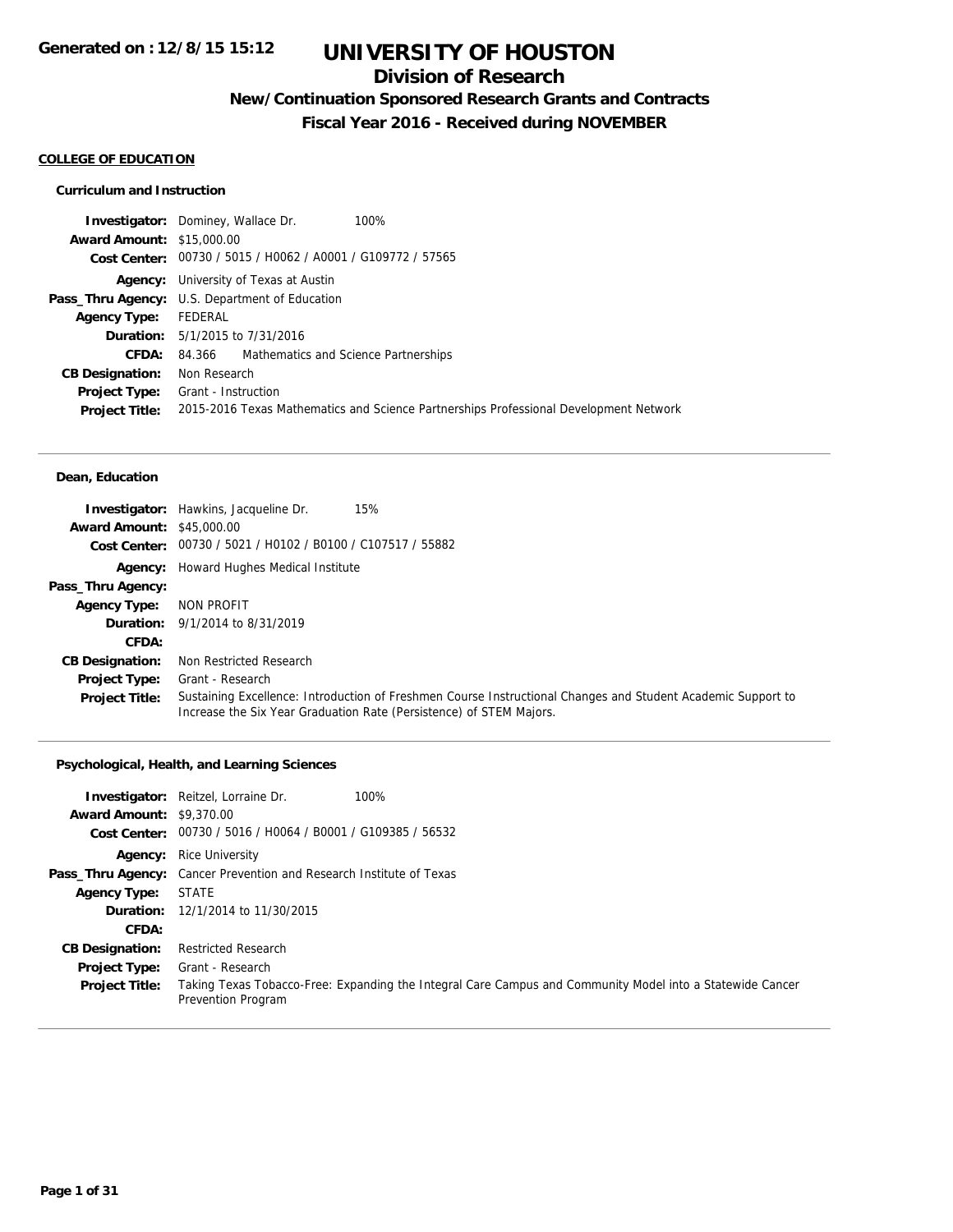## **Division of Research**

**New/Continuation Sponsored Research Grants and Contracts**

**Fiscal Year 2016 - Received during NOVEMBER**

### **COLLEGE OF EDUCATION**

#### **Psychological, Health, and Learning Sciences**

**Investigator:** CorreaFernandez, Virmarie Dr. 100% **Award Amount:** \$145,289.00 **Cost Center:** 00730 / 5021 / H0064 / B0001 / C110812 / 58382 **Agency:** American Cancer Society **Pass\_Thru Agency: Agency Type:** NON PROFIT **Duration:** 9/1/2015 to 8/31/2020 **CFDA: CB Designation:** Restricted Research **Project Type:** Grant - Research **Project Title:** Reducing Tobacco-related Health Disparities: A Focus on Mental Health

|                                 | <b>Investigator:</b> Black, Carolyn Dr.                     | 100%                                                                                     |
|---------------------------------|-------------------------------------------------------------|------------------------------------------------------------------------------------------|
| <b>Award Amount: \$4,016.00</b> |                                                             |                                                                                          |
|                                 | Cost Center: 00730 / 5017 / H0441 / C0001 / C109232 / 56379 |                                                                                          |
|                                 | <b>Agency:</b> Texas Education Agency                       |                                                                                          |
|                                 | Pass_Thru Agency: Office of the Governor                    |                                                                                          |
| Agency Type: STATE              |                                                             |                                                                                          |
|                                 | <b>Duration:</b> 9/1/2014 to 9/30/2016                      |                                                                                          |
| CFDA:                           |                                                             |                                                                                          |
| <b>CB Designation:</b>          | Non Research                                                |                                                                                          |
| <b>Project Type:</b>            | Grant - Public Service                                      |                                                                                          |
| <b>Project Title:</b>           |                                                             | Charter School: Foundation School Program Administration - Bilingual Education Allotment |
|                                 |                                                             |                                                                                          |

|                                         | <b>Investigator:</b> Black, Carolyn Dr.        | 100%                                                             |
|-----------------------------------------|------------------------------------------------|------------------------------------------------------------------|
| <b>Award Amount: \$21,013.00</b>        |                                                |                                                                  |
| <b>Cost Center:</b>                     | 00730 / 5017 / H0441 / C0001 / C104441 / 49964 |                                                                  |
|                                         | <b>Agency:</b> Texas Education Agency          |                                                                  |
| <b>Pass_Thru Agency: State of Texas</b> |                                                |                                                                  |
| <b>Agency Type:</b>                     | STATE                                          |                                                                  |
|                                         | <b>Duration:</b> $9/1/2011$ to $9/30/2016$     |                                                                  |
| CFDA:                                   |                                                |                                                                  |
| <b>CB Designation:</b>                  | Non Research                                   |                                                                  |
| Project Type:                           | Grant - Public Service                         |                                                                  |
| <b>Project Title:</b>                   |                                                | UH Charter School Instructional Materials Allotment FY 2011-2013 |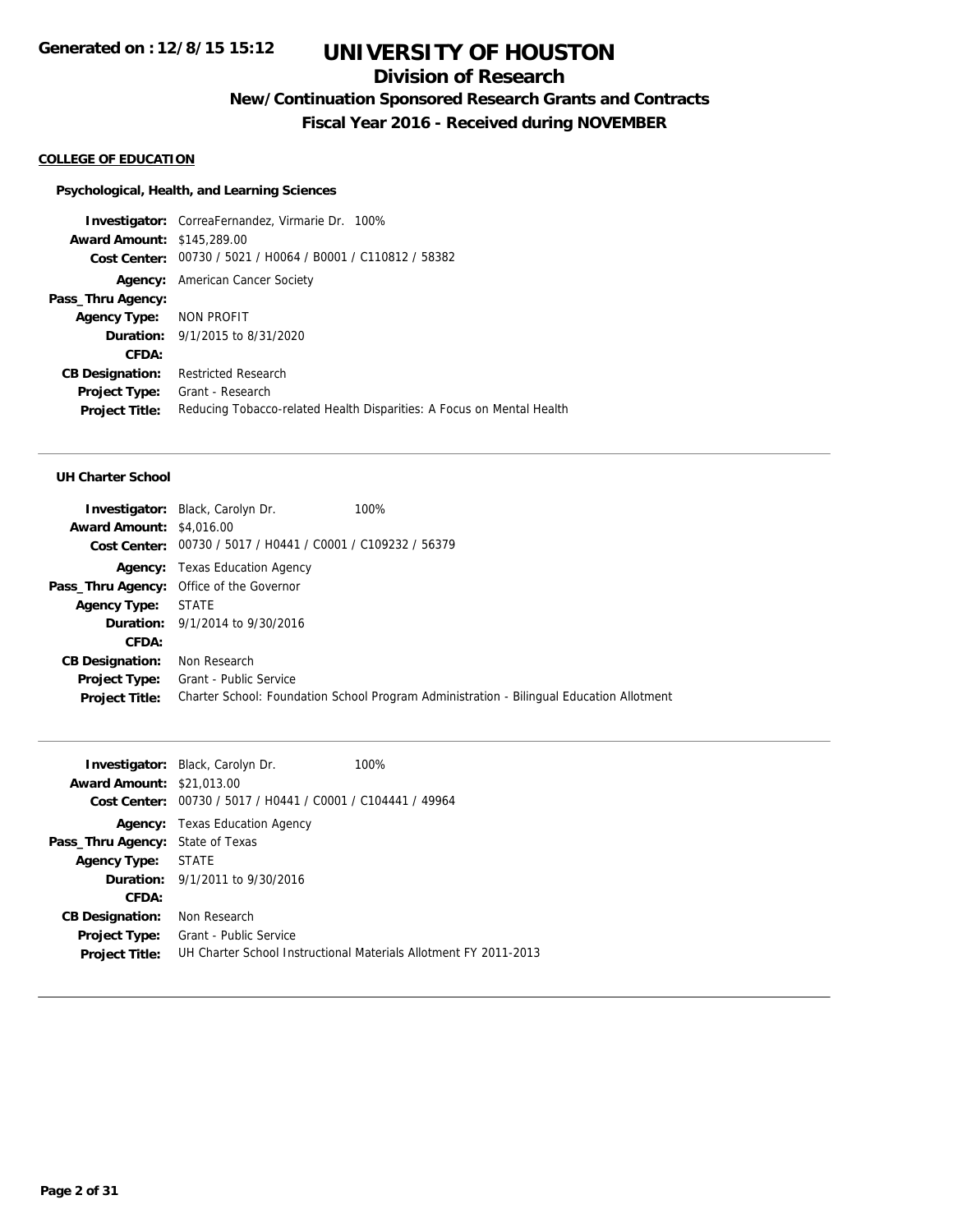# **Division of Research**

# **New/Continuation Sponsored Research Grants and Contracts**

**Fiscal Year 2016 - Received during NOVEMBER**

## **COLLEGE OF EDUCATION**

|                                         | <b>Investigator:</b> Black, Carolyn Dr.                     | 100%                                                                 |
|-----------------------------------------|-------------------------------------------------------------|----------------------------------------------------------------------|
| <b>Award Amount: \$112,827,00</b>       |                                                             |                                                                      |
|                                         | Cost Center: 00730 / 5017 / H0441 / C0001 / C104214 / 49770 |                                                                      |
|                                         | <b>Agency:</b> Texas Education Agency                       |                                                                      |
| <b>Pass_Thru Agency: State of Texas</b> |                                                             |                                                                      |
| <b>Agency Type:</b>                     | STATE                                                       |                                                                      |
|                                         | <b>Duration:</b> 9/1/2011 to 9/30/2016                      |                                                                      |
| CFDA:                                   |                                                             |                                                                      |
| <b>CB Designation:</b>                  | Non Research                                                |                                                                      |
| <b>Project Type:</b>                    | Grant - Public Service                                      |                                                                      |
| <b>Project Title:</b>                   |                                                             | Charter School: Foundation School Program Special Education S&W FY12 |

|                        | <b>Investigator:</b> Paquin, Patricia Mrs.     | 100%                                   |  |
|------------------------|------------------------------------------------|----------------------------------------|--|
| <b>Award Amount:</b>   | \$3,333.00                                     |                                        |  |
| Cost Center:           | 00730 / 5014 / H0441 / C0001 / C104225 / 49773 |                                        |  |
| Agency:                | Texas Education Agency                         |                                        |  |
| Pass_Thru Agency:      | U.S. Department of Education                   |                                        |  |
| <b>Agency Type:</b>    | FEDERAL                                        |                                        |  |
|                        | <b>Duration:</b> $9/1/2011$ to $9/30/2016$     |                                        |  |
| CFDA:                  | 84.367                                         | Improving Teacher Quality State Grants |  |
| <b>CB Designation:</b> | Non Research                                   |                                        |  |
| <b>Project Type:</b>   | Grant - Public Service                         |                                        |  |
| <b>Project Title:</b>  | Charter School: Title II, Part A FY12          |                                        |  |

| <b>Award Amount: \$22,000.00</b>        | <b>Investigator:</b> Black, Carolyn Dr.<br>Cost Center: 00730 / 5014 / H0441 / C0001 / C104229 / 49776 | 100% |
|-----------------------------------------|--------------------------------------------------------------------------------------------------------|------|
|                                         | <b>Agency:</b> Texas Education Agency                                                                  |      |
| <b>Pass_Thru Agency:</b> State of Texas |                                                                                                        |      |
| <b>Agency Type:</b>                     | <b>STATE</b>                                                                                           |      |
|                                         | <b>Duration:</b> $9/1/2011$ to $9/30/2016$                                                             |      |
| CFDA:                                   |                                                                                                        |      |
| <b>CB Designation:</b>                  | Non Research                                                                                           |      |
| Project Type:                           | Grant - Public Service                                                                                 |      |
| <b>Project Title:</b>                   | Charter School: National School Lunch Program FY 12                                                    |      |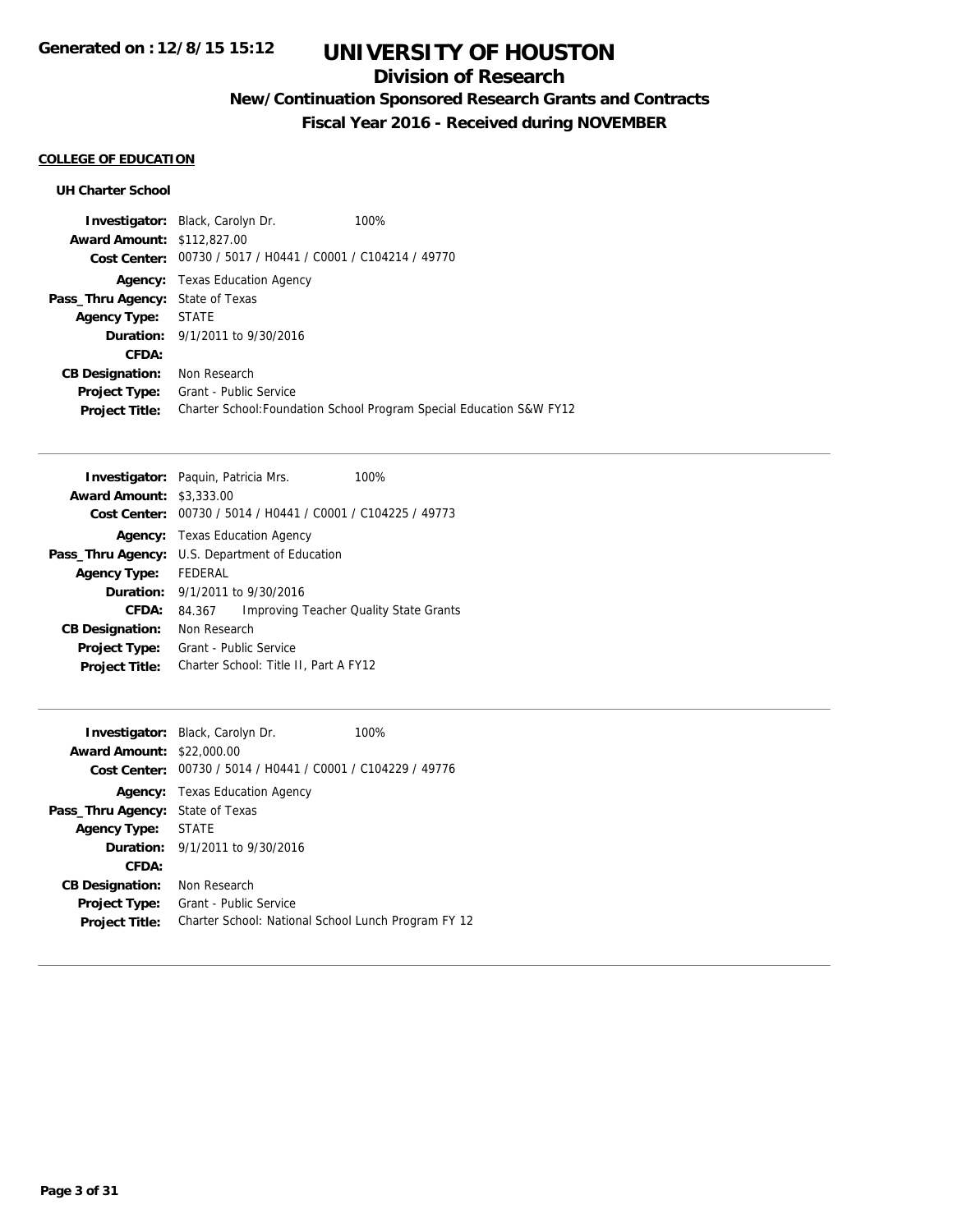## **Division of Research**

# **New/Continuation Sponsored Research Grants and Contracts**

**Fiscal Year 2016 - Received during NOVEMBER**

## **COLLEGE OF EDUCATION**

|                                         | <b>Investigator:</b> Black, Carolyn Dr.                     | 100%                                                               |
|-----------------------------------------|-------------------------------------------------------------|--------------------------------------------------------------------|
| <b>Award Amount: \$60,203,00</b>        |                                                             |                                                                    |
|                                         | Cost Center: 00730 / 5017 / H0441 / C0001 / C104215 / 49771 |                                                                    |
|                                         | <b>Agency:</b> Texas Education Agency                       |                                                                    |
| <b>Pass_Thru Agency: State of Texas</b> |                                                             |                                                                    |
| <b>Agency Type:</b>                     | STATE                                                       |                                                                    |
|                                         | <b>Duration:</b> 9/1/2011 to 9/30/2016                      |                                                                    |
| CFDA:                                   |                                                             |                                                                    |
| <b>CB Designation:</b>                  | Non Research                                                |                                                                    |
| <b>Project Type:</b>                    | Grant - Public Service                                      |                                                                    |
| <b>Project Title:</b>                   |                                                             | Charter School: Foundation School Program Administration S&W FY 12 |

|                                            | <b>Investigator:</b> Black, Carolyn Dr.        | 100% |
|--------------------------------------------|------------------------------------------------|------|
| <b>Award Amount:</b>                       | \$350.00                                       |      |
| Cost Center:                               | 00730 / 5016 / H0441 / C0001 / C105879 / 51918 |      |
| Agency:                                    | Texas Education Agency                         |      |
| Pass_Thru Agency:                          | Office of the Governor                         |      |
| <b>Agency Type:</b>                        | <b>STATE</b>                                   |      |
| <b>Duration:</b> $8/1/2011$ to $9/30/2016$ |                                                |      |
| CFDA:                                      |                                                |      |
| <b>CB Designation:</b>                     | Non Research                                   |      |
| <b>Project Type:</b>                       | Grant - Public Service                         |      |
| <b>Project Title:</b>                      | School Lunch Matching                          |      |

| <b>Award Amount: \$37,344.00</b><br>Cost Center: | <b>Investigator:</b> Black, Carolyn Dr.<br>00730 / 5017 / H0441 / C0001 / C104212 / 49760 | 100% |
|--------------------------------------------------|-------------------------------------------------------------------------------------------|------|
|                                                  | <b>Agency:</b> Texas Education Agency                                                     |      |
| <b>Pass_Thru Agency: State of Texas</b>          |                                                                                           |      |
| <b>Agency Type:</b>                              | STATE                                                                                     |      |
|                                                  | <b>Duration:</b> 9/1/2011 to 9/30/2016                                                    |      |
| CFDA:                                            |                                                                                           |      |
| <b>CB Designation:</b>                           | Non Research                                                                              |      |
| <b>Project Type:</b>                             | Grant - Public Service                                                                    |      |
| <b>Project Title:</b>                            | Charter School: Foundation Fund Program Fund TEA                                          |      |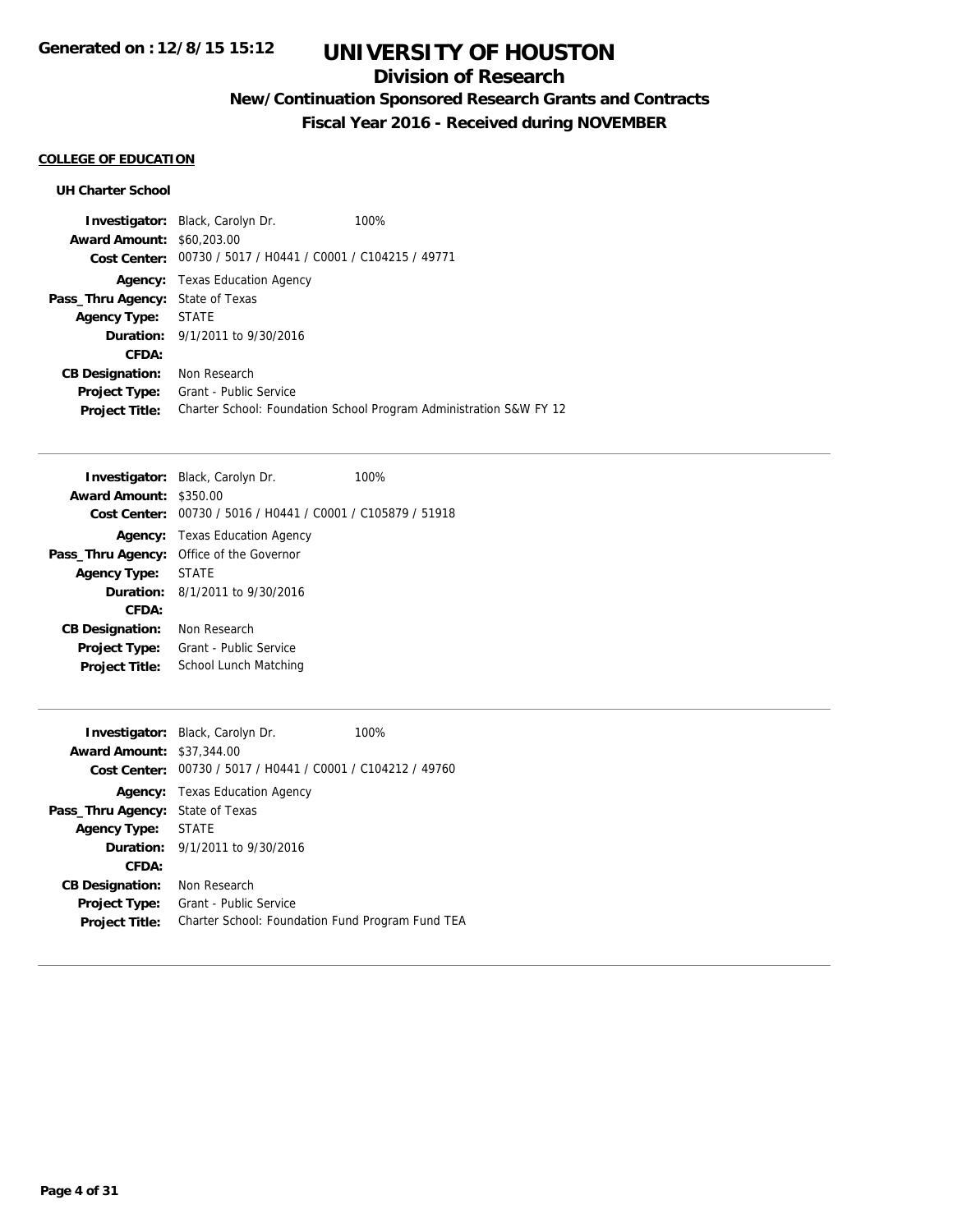## **Division of Research**

# **New/Continuation Sponsored Research Grants and Contracts**

**Fiscal Year 2016 - Received during NOVEMBER**

## **COLLEGE OF EDUCATION**

| <b>Investigator:</b> Black, Carolyn Dr.                     | 100%                                                                                        |
|-------------------------------------------------------------|---------------------------------------------------------------------------------------------|
| <b>Award Amount: \$47,562.00</b>                            |                                                                                             |
| Cost Center: 00730 / 5017 / H0441 / C0001 / C109231 / 56380 |                                                                                             |
| <b>Agency:</b> Texas Education Agency                       |                                                                                             |
| Pass_Thru Agency: Office of the Governor                    |                                                                                             |
| <b>STATE</b>                                                |                                                                                             |
| <b>Duration:</b> 9/1/2014 to 9/30/2016                      |                                                                                             |
|                                                             |                                                                                             |
| Non Research                                                |                                                                                             |
| Grant - Public Service                                      |                                                                                             |
|                                                             | Charter School: Foundation School Program Administration - Compensatory Education Allotment |
|                                                             |                                                                                             |

| <b>Investigator:</b> Black, Carolyn Dr.                           |                                        |                                      | 100%                                                        |
|-------------------------------------------------------------------|----------------------------------------|--------------------------------------|-------------------------------------------------------------|
| <b>Award Amount: \$17,684.00</b>                                  |                                        |                                      |                                                             |
|                                                                   |                                        |                                      | Cost Center: 00730 / 5014 / H0441 / C0001 / C104226 / 49774 |
|                                                                   | <b>Agency:</b> Texas Education Agency  |                                      |                                                             |
| <b>Pass_Thru Agency:</b> USE DED000; U.S. Department of Education |                                        |                                      |                                                             |
| <b>Agency Type:</b>                                               | <b>FEDERAL</b>                         |                                      |                                                             |
|                                                                   | <b>Duration:</b> 9/1/2011 to 9/30/2016 |                                      |                                                             |
| CFDA:                                                             | 84.010                                 |                                      |                                                             |
| <b>CB Designation:</b>                                            | Non Research                           |                                      |                                                             |
| <b>Project Type:</b>                                              | Grant - Public Service                 |                                      |                                                             |
| <b>Project Title:</b>                                             |                                        | Chater School: Title I, Part A FY 12 |                                                             |

|                                         | <b>Investigator:</b> Black, Carolyn Dr.        | 100%                                                           |
|-----------------------------------------|------------------------------------------------|----------------------------------------------------------------|
| <b>Award Amount: \$155,583.00</b>       |                                                |                                                                |
| Cost Center:                            | 00730 / 5017 / H0441 / C0001 / C104213 / 49761 |                                                                |
|                                         | <b>Agency:</b> Texas Education Agency          |                                                                |
| <b>Pass_Thru Agency:</b> State of Texas |                                                |                                                                |
| Agency Type: STATE                      |                                                |                                                                |
|                                         | <b>Duration:</b> 9/1/2011 to 9/30/2016         |                                                                |
| CFDA:                                   |                                                |                                                                |
| <b>CB Designation:</b>                  | Non Research                                   |                                                                |
| Project Type:                           | Grant - Public Service                         |                                                                |
| <b>Project Title:</b>                   |                                                | Charter School: Foundation School Program Leadership S&W FY 12 |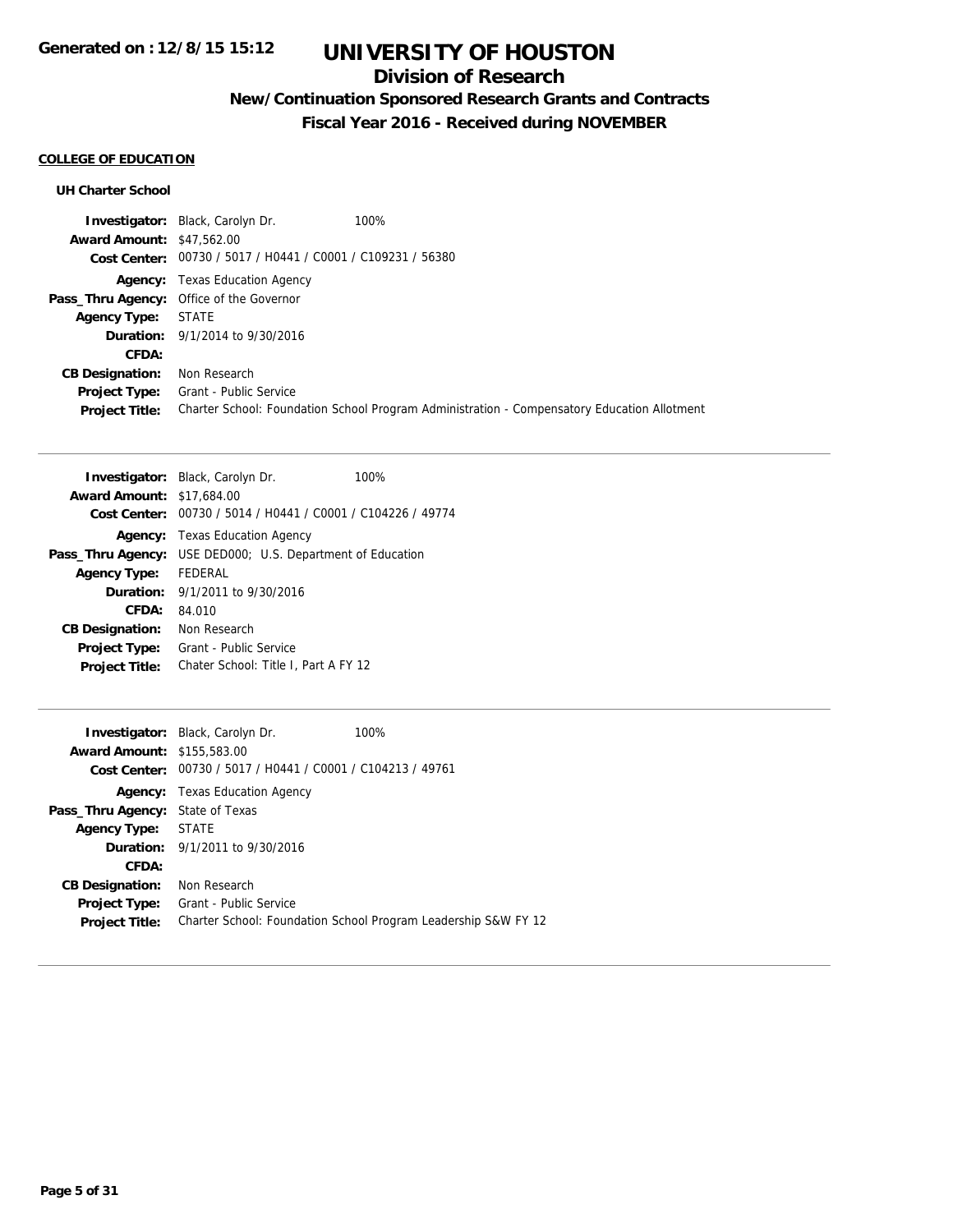# **Division of Research**

# **New/Continuation Sponsored Research Grants and Contracts**

**Fiscal Year 2016 - Received during NOVEMBER**

## **COLLEGE OF EDUCATION**

### **UH Charter School**

|                                   | <b>Investigator:</b> Black, Carolyn Dr.                     | 100%                                                       |
|-----------------------------------|-------------------------------------------------------------|------------------------------------------------------------|
| <b>Award Amount: \$639,333.00</b> |                                                             |                                                            |
|                                   | Cost Center: 00730 / 5017 / H0441 / C0001 / C104216 / 49772 |                                                            |
|                                   | <b>Agency:</b> Texas Education Agency                       |                                                            |
| Pass_Thru Agency:                 | State of Texas                                              |                                                            |
| Agency Type: STATE                |                                                             |                                                            |
|                                   | <b>Duration:</b> 9/1/2011 to 9/30/2016                      |                                                            |
| CFDA:                             |                                                             |                                                            |
| <b>CB Designation:</b>            | Non Research                                                |                                                            |
| <b>Project Type:</b>              | Grant - Public Service                                      |                                                            |
| <b>Project Title:</b>             |                                                             | Charter School; Foundation School Program Teacher S&W FY12 |

|                                  | <b>Investigator:</b> Black, Carolyn Dr.                     | 100% |
|----------------------------------|-------------------------------------------------------------|------|
| <b>Award Amount: \$10,000.00</b> |                                                             |      |
|                                  | Cost Center: 00730 / 5014 / H0441 / C0001 / C104228 / 49775 |      |
|                                  | <b>Agency:</b> Texas Education Agency                       |      |
| Pass_Thru Agency:                | State of Texas                                              |      |
| Agency Type: STATE               |                                                             |      |
|                                  | <b>Duration:</b> 9/1/2011 to 9/30/2016                      |      |
| CFDA:                            |                                                             |      |
| <b>CB Designation:</b>           | Non Research                                                |      |
| <b>Project Type:</b>             | Grant - Public Service                                      |      |
| <b>Project Title:</b>            | Charter School: School Breakfast Program FY12               |      |

### **COLLEGE OF LIBERAL ARTS AND SOCIAL SCIENCES**

### **Health and Human Performance**

| <b>Award Amount: \$12,405.80</b><br>Cost Center: | 5%<br><b>Investigator:</b> Hernandez, Daphne Dr.<br>00730 / 5013 / H0081 / C0001 / G110061 / 58053  |
|--------------------------------------------------|-----------------------------------------------------------------------------------------------------|
|                                                  | <b>Agency:</b> National Institute of Food and Agriculture - USDA                                    |
| Pass_Thru Agency:                                |                                                                                                     |
| <b>Agency Type:</b>                              | FEDERAL                                                                                             |
|                                                  | <b>Duration:</b> 9/1/2015 to 8/31/2019                                                              |
| <b>CFDA:</b>                                     | Hispanic Serving Institutions Education Grants<br>10.223                                            |
| <b>CB Designation:</b>                           | Non Research                                                                                        |
| Project Type:                                    | Grant - Research                                                                                    |
| <b>Project Title:</b>                            | From Internships to Careers: Developing Hispanic Students through a USDA Ambassador Student Program |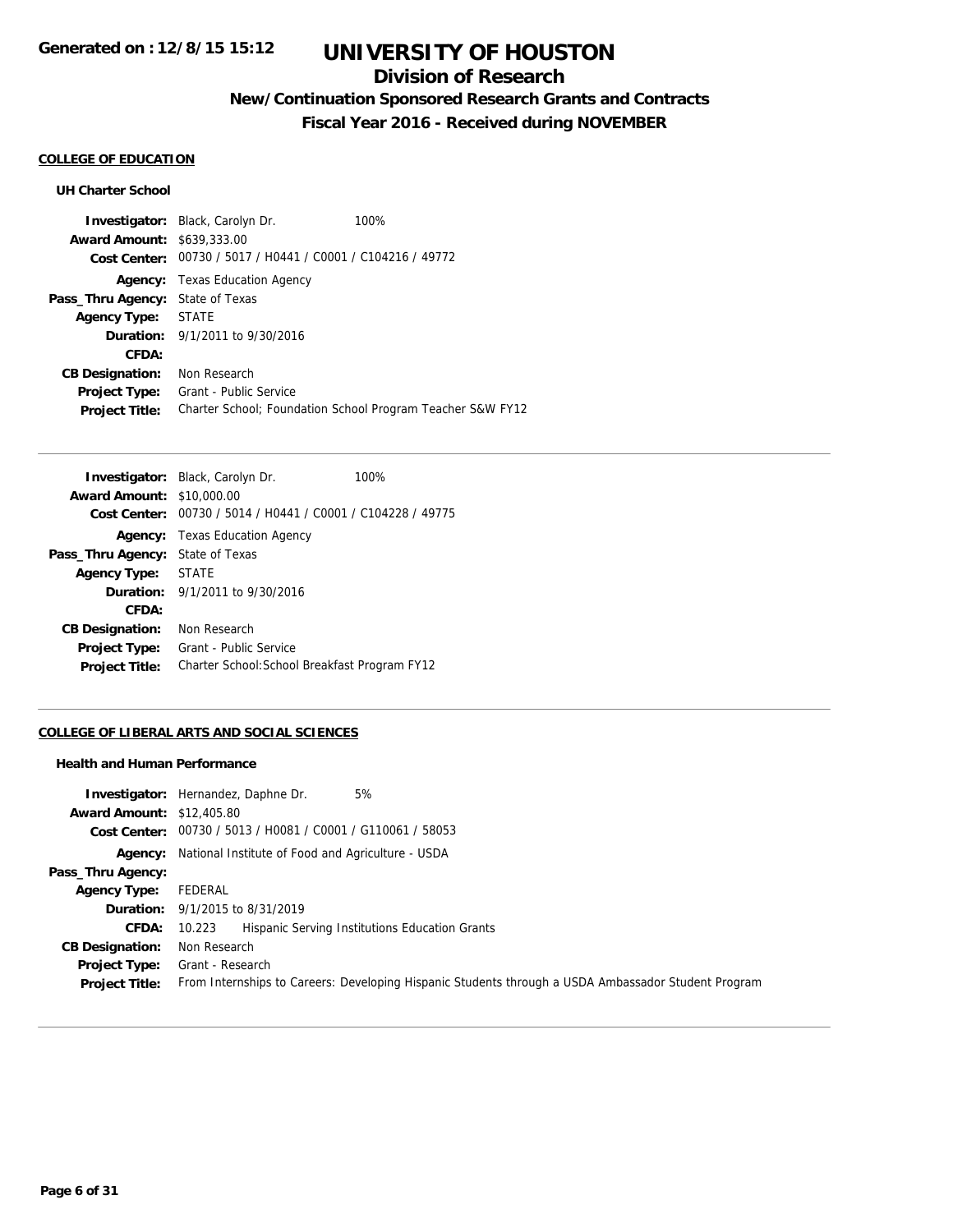## **Division of Research**

# **New/Continuation Sponsored Research Grants and Contracts**

**Fiscal Year 2016 - Received during NOVEMBER**

### **COLLEGE OF LIBERAL ARTS AND SOCIAL SCIENCES**

### **History**

|                                   | <b>Investigator:</b> O'Brien, Thomas F. Dr.                 | 100%                                                                                                         |
|-----------------------------------|-------------------------------------------------------------|--------------------------------------------------------------------------------------------------------------|
| <b>Award Amount: \$104,256.66</b> |                                                             |                                                                                                              |
|                                   | Cost Center: 00730 / 5022 / H0089 / A0001 / C107107 / 53656 |                                                                                                              |
|                                   | <b>Agency:</b> Various Private Profit Agencies              |                                                                                                              |
| Pass_Thru Agency:                 |                                                             |                                                                                                              |
| <b>Agency Type:</b>               | PROFIT                                                      |                                                                                                              |
|                                   | <b>Duration:</b> 9/1/2000 to 8/31/2020                      |                                                                                                              |
| CFDA:                             |                                                             |                                                                                                              |
| <b>CB Designation:</b>            | Non Restricted Research                                     |                                                                                                              |
| Project Type:                     | Other Support - Instruction                                 |                                                                                                              |
| <b>Project Title:</b>             |                                                             | Interest Bearing Account for NEH-Supported African and African-American Studies at the University of Houston |

### **Psychology**

| <b>Award Amount: \$11,334.60</b> | 20%<br><b>Investigator:</b> Barr, Christopher Dr.                                                              |
|----------------------------------|----------------------------------------------------------------------------------------------------------------|
|                                  | Cost Center: 00730 / 5013 / H0288 / B0001 / G104249 / 51746                                                    |
|                                  | <b>Agency:</b> Georgia State University                                                                        |
|                                  | <b>Pass_Thru Agency:</b> Institute of Educational Sciences                                                     |
| <b>Agency Type:</b>              | FEDERAL                                                                                                        |
|                                  | <b>Duration:</b> 9/17/2012 to 8/31/2016                                                                        |
| <b>CFDA:</b>                     | Education Research, Development and Dissemination<br>84.305                                                    |
| <b>CB Designation:</b>           | <b>Restricted Research</b>                                                                                     |
| Project Type:                    | Grant - Research                                                                                               |
| <b>Project Title:</b>            | Developing instructional approaches suited to the cognitive and motivational needs of struggling adult readers |

### **COLLEGE OF NATURAL SCIENCES AND MATHEMATICS**

### **Biology/Biochemistry**

| <b>Award Amount: \$45,000.00</b> | 15%<br><b>Investigator:</b> Briggs, James M. Dr.<br>Cost Center: 00730 / 5021 / H0102 / B0100 / C107517 / 55882                                                                     |
|----------------------------------|-------------------------------------------------------------------------------------------------------------------------------------------------------------------------------------|
|                                  |                                                                                                                                                                                     |
|                                  | <b>Agency:</b> Howard Hughes Medical Institute                                                                                                                                      |
| Pass_Thru Agency:                |                                                                                                                                                                                     |
| <b>Agency Type:</b>              | NON PROFIT                                                                                                                                                                          |
|                                  | <b>Duration:</b> 9/1/2014 to 8/31/2019                                                                                                                                              |
| <b>CFDA:</b>                     |                                                                                                                                                                                     |
| <b>CB Designation:</b>           | Non Restricted Research                                                                                                                                                             |
| <b>Project Type:</b>             | Grant - Research                                                                                                                                                                    |
| <b>Project Title:</b>            | Sustaining Excellence: Introduction of Freshmen Course Instructional Changes and Student Academic Support to<br>Increase the Six Year Graduation Rate (Persistence) of STEM Majors. |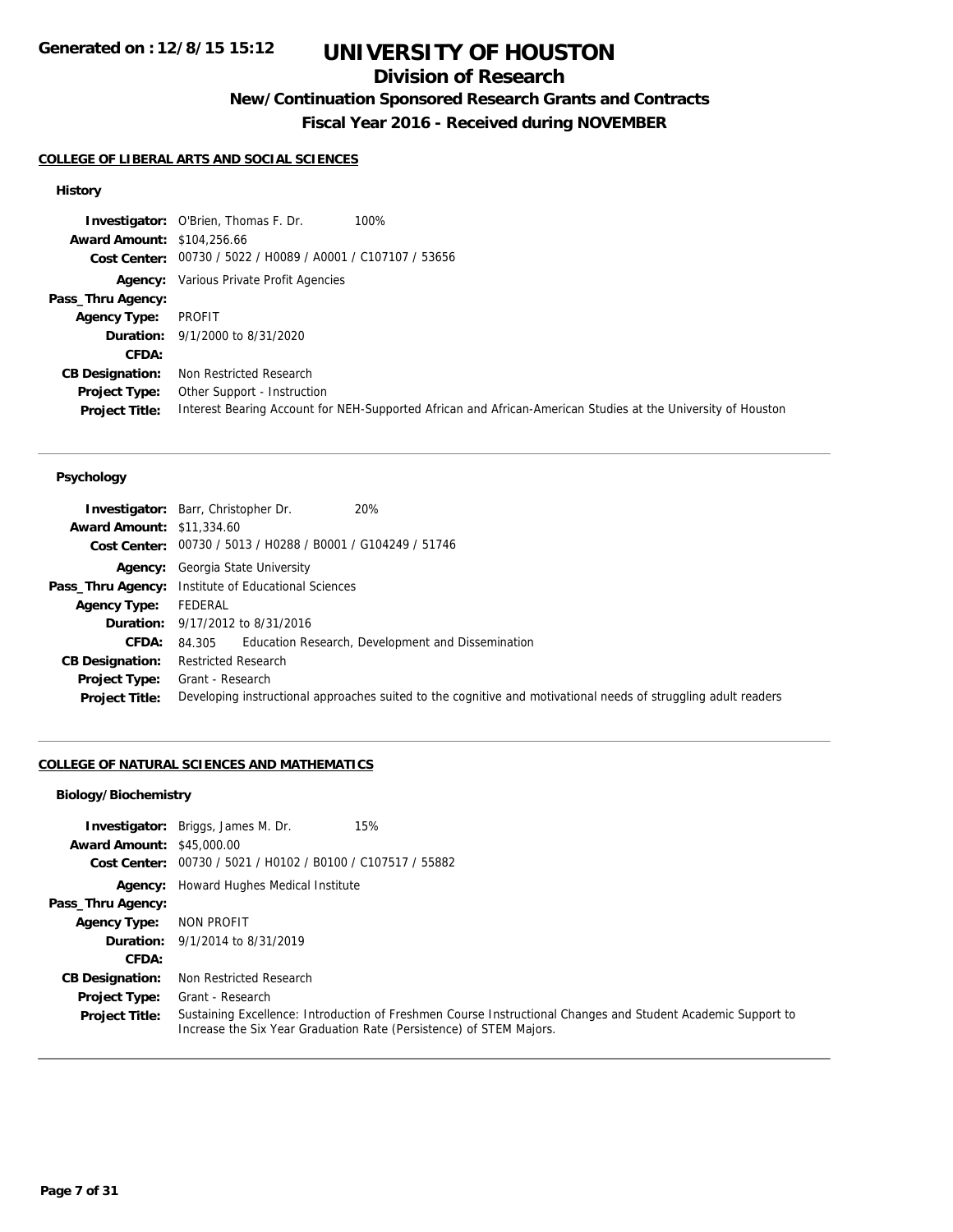## **Division of Research**

**New/Continuation Sponsored Research Grants and Contracts**

**Fiscal Year 2016 - Received during NOVEMBER**

#### **COLLEGE OF NATURAL SCIENCES AND MATHEMATICS**

### **Biology/Biochemistry**

|                        | <b>Investigator:</b> Williams, Cecilia Dr.                  | 50% |  |
|------------------------|-------------------------------------------------------------|-----|--|
| <b>Award Amount:</b>   | \$855.24                                                    |     |  |
|                        | Cost Center: 00730 / 5013 / H0515 / B0001 / G106069 / 53781 |     |  |
|                        | <b>Agency:</b> National Institutes of Health                |     |  |
| Pass_Thru Agency:      |                                                             |     |  |
| Agency Type: FEDERAL   |                                                             |     |  |
|                        | <b>Duration:</b> 8/1/2013 to 8/31/2015                      |     |  |
| <b>CFDA:</b>           | Cancer Biology Research<br>93.396                           |     |  |
| <b>CB Designation:</b> | <b>Restricted Research</b>                                  |     |  |
| <b>Project Type:</b>   | Grant - Research                                            |     |  |
| <b>Project Title:</b>  | Elucidating the mechanism of ERbeta in colon carcinogenesis |     |  |

|                                  | <b>Investigator:</b> Briggs, James M. Dr.<br>17%                           |  |  |
|----------------------------------|----------------------------------------------------------------------------|--|--|
| <b>Award Amount: \$12,792.50</b> |                                                                            |  |  |
|                                  | Cost Center: 00730 / 5015 / H0107 / B0001 / G101701 / 47739                |  |  |
|                                  | <b>Agency:</b> University of Texas Medical Branch at Galveston             |  |  |
|                                  | Pass_Thru Agency: National Institute on Drug Abuse                         |  |  |
| <b>Agency Type:</b>              | <b>FEDERAL</b>                                                             |  |  |
|                                  | <b>Duration:</b> 9/30/2010 to 8/31/2016                                    |  |  |
| <b>CFDA:</b>                     | Drug Abuse Research Programs<br>93.279                                     |  |  |
| <b>CB Designation:</b>           | <b>Restricted Research</b>                                                 |  |  |
| <b>Project Type:</b>             | Grant - Research                                                           |  |  |
| <b>Project Title:</b>            | The 5-HT2cR Protein Complex: Mining a New Therapeutic Target for Addiction |  |  |
|                                  |                                                                            |  |  |

### **Center for Nuclear Receptors and Cell Signaling**

|                        | 50%                                                                                                                                                                                                                                                                                     |
|------------------------|-----------------------------------------------------------------------------------------------------------------------------------------------------------------------------------------------------------------------------------------------------------------------------------------|
| Award Amount: \$855.24 |                                                                                                                                                                                                                                                                                         |
|                        |                                                                                                                                                                                                                                                                                         |
|                        |                                                                                                                                                                                                                                                                                         |
|                        |                                                                                                                                                                                                                                                                                         |
| Agency Type: FEDERAL   |                                                                                                                                                                                                                                                                                         |
|                        |                                                                                                                                                                                                                                                                                         |
|                        |                                                                                                                                                                                                                                                                                         |
|                        |                                                                                                                                                                                                                                                                                         |
|                        |                                                                                                                                                                                                                                                                                         |
|                        | Elucidating the mechanism of ERbeta in colon carcinogenesis                                                                                                                                                                                                                             |
|                        | <b>Investigator:</b> Williams, Cecilia Dr.<br>Cost Center: 00730 / 5013 / H0515 / B0001 / G106069 / 53781<br><b>Agency:</b> National Institutes of Health<br><b>Duration:</b> 8/1/2013 to 8/31/2015<br>93.396 Cancer Biology Research<br><b>Restricted Research</b><br>Grant - Research |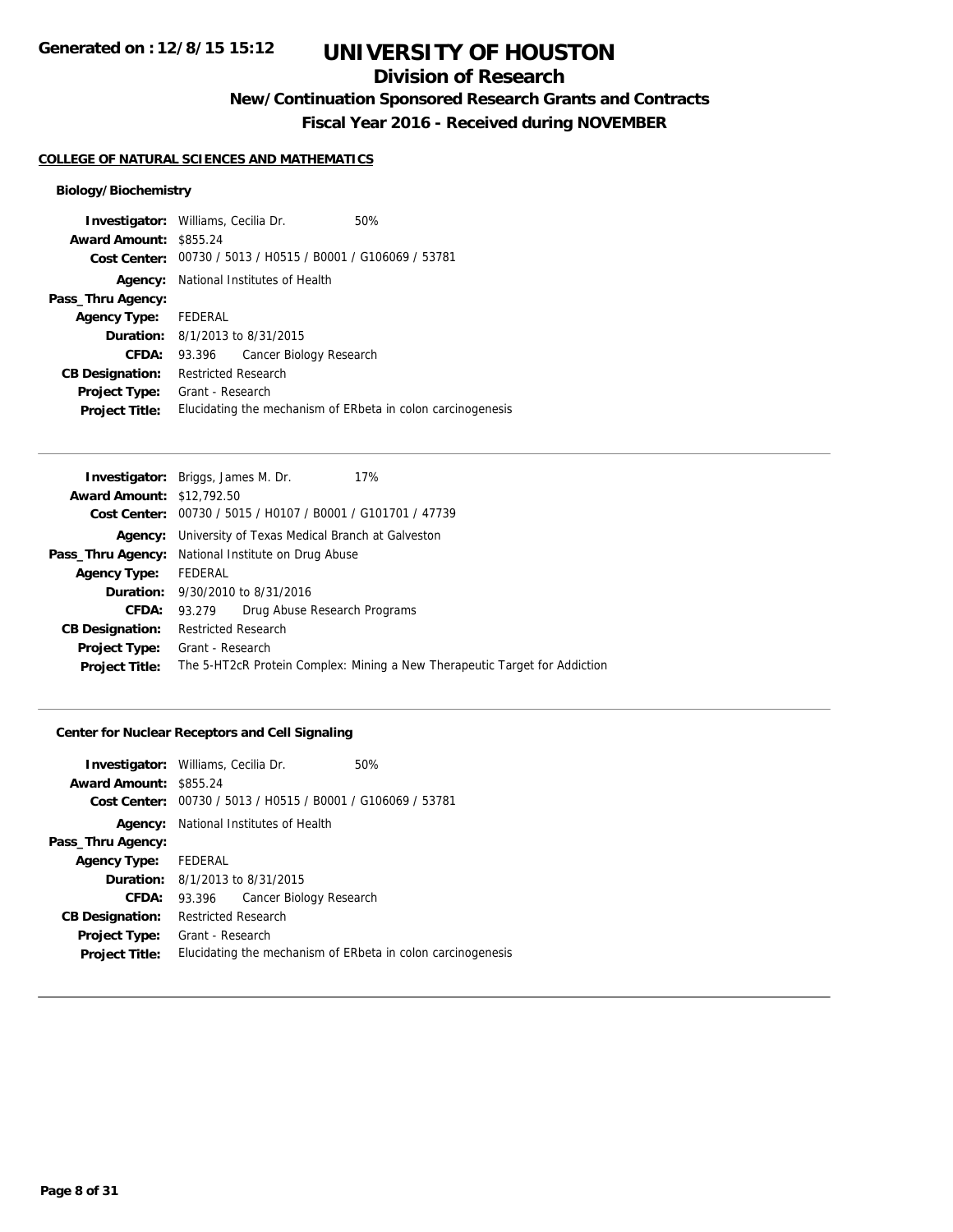# **Division of Research**

**New/Continuation Sponsored Research Grants and Contracts**

**Fiscal Year 2016 - Received during NOVEMBER**

### **COLLEGE OF NATURAL SCIENCES AND MATHEMATICS**

#### **Center for Nuclear Receptors and Cell Signaling**

**Investigator:** Gustafsson, Jan-Ake Dr. 100% **Award Amount:** \$0.49 **Cost Center:** 00730 / 5016 / H0515 / B0001 / G103831 / 50062 **Agency:** Cancer Prevention and Research Institute of Texas **Pass\_Thru Agency:** State of Texas **Agency Type:** STATE **Duration:** 12/1/2011 to 5/30/2015 **CFDA: CB Designation:** Restricted Research **Project Type:** Grant - Research **Project Title:** Advanced in vivo imaging of tumor initiation and progression

### **Chemistry**

| <b>Investigator:</b> Gilbertson, Scott Dr.                |                                                 |                                                             | 83%                                                                        |
|-----------------------------------------------------------|-------------------------------------------------|-------------------------------------------------------------|----------------------------------------------------------------------------|
| <b>Award Amount: \$62,457.50</b>                          |                                                 |                                                             |                                                                            |
|                                                           |                                                 | Cost Center: 00730 / 5015 / H0107 / B0001 / G101701 / 47739 |                                                                            |
| Agency:                                                   | University of Texas Medical Branch at Galveston |                                                             |                                                                            |
| <b>Pass_Thru Agency:</b> National Institute on Drug Abuse |                                                 |                                                             |                                                                            |
| <b>Agency Type:</b>                                       | FEDERAL                                         |                                                             |                                                                            |
|                                                           |                                                 | <b>Duration:</b> 9/30/2010 to 8/31/2016                     |                                                                            |
| <b>CFDA:</b>                                              | 93.279                                          | Drug Abuse Research Programs                                |                                                                            |
| <b>CB Designation:</b>                                    | Restricted Research                             |                                                             |                                                                            |
| <b>Project Type:</b>                                      | Grant - Research                                |                                                             |                                                                            |
| <b>Project Title:</b>                                     |                                                 |                                                             | The 5-HT2cR Protein Complex: Mining a New Therapeutic Target for Addiction |
|                                                           |                                                 |                                                             |                                                                            |

|                                  | $60\%$<br><b>Investigator:</b> Lee, T. Randall Dr.                                              |
|----------------------------------|-------------------------------------------------------------------------------------------------|
| <b>Award Amount: \$48,000.00</b> |                                                                                                 |
|                                  | Cost Center: 00730 / 5013 / H0107 / B0001 / C110501 / 58377                                     |
|                                  | <b>Agency:</b> National Central University                                                      |
|                                  | <b>Pass_Thru Agency:</b> U.S. Air Force - Asian Office of Aerospace Research & Development      |
| <b>Agency Type:</b>              | FEDERAL                                                                                         |
|                                  | <b>Duration:</b> 9/10/2015 to 9/9/2016                                                          |
| <b>CFDA:</b>                     | 12.800 Air Force Defense Research Sciences Program                                              |
| <b>CB Designation:</b>           | <b>Restricted Research</b>                                                                      |
| <b>Project Type:</b>             | Grant - Research                                                                                |
| <b>Project Title:</b>            | Photonic Nanoparticle-Doped Architectures for Enhancing Solar-to-Fuel Photocatalytic Conversion |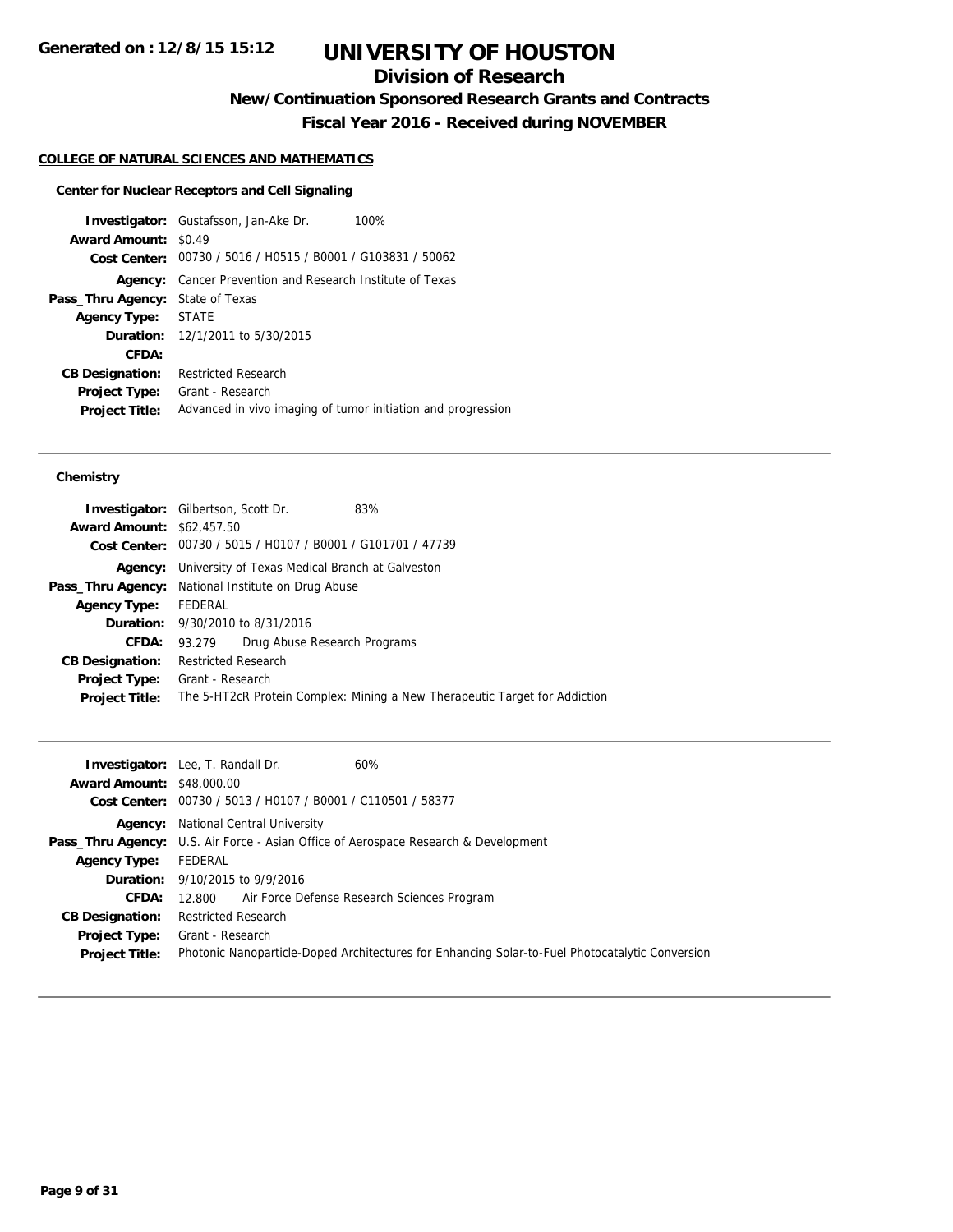## **Division of Research**

# **New/Continuation Sponsored Research Grants and Contracts**

**Fiscal Year 2016 - Received during NOVEMBER**

#### **COLLEGE OF NATURAL SCIENCES AND MATHEMATICS**

### **Chemistry**

|                                 | 100%<br><b>Investigator:</b> Thummel, Randolph P. Dr.                                             |
|---------------------------------|---------------------------------------------------------------------------------------------------|
| <b>Award Amount: \$9,683.38</b> |                                                                                                   |
|                                 | Cost Center: 00730 / 5013 / H0107 / B0001 / G105357 / 52029                                       |
|                                 | <b>Agency:</b> Ohio State University                                                              |
|                                 | Pass_Thru Agency: National Science Foundation                                                     |
| <b>Agency Type:</b>             | FEDERAL                                                                                           |
|                                 | <b>Duration:</b> 8/15/2012 to 7/31/2016                                                           |
| <b>CFDA:</b>                    | 47.049 Mathematical and Physical Sciences                                                         |
| <b>CB Designation:</b>          | <b>Restricted Research</b>                                                                        |
| <b>Project Type:</b>            | Grant - Research                                                                                  |
| <b>Project Title:</b>           | Tuning the Excited States of New Ru(II) Complexes for Potential Photodynamic Therapy Applications |

|                                  | <b>Investigator:</b> Hoffman, David M. Dr.<br>15%                                                                                                                                   |
|----------------------------------|-------------------------------------------------------------------------------------------------------------------------------------------------------------------------------------|
| <b>Award Amount: \$45,000.00</b> |                                                                                                                                                                                     |
|                                  | Cost Center: 00730 / 5021 / H0102 / B0100 / C107517 / 55882                                                                                                                         |
|                                  | <b>Agency:</b> Howard Hughes Medical Institute                                                                                                                                      |
| Pass_Thru Agency:                |                                                                                                                                                                                     |
| <b>Agency Type:</b>              | NON PROFIT                                                                                                                                                                          |
|                                  | <b>Duration:</b> 9/1/2014 to 8/31/2019                                                                                                                                              |
| CFDA:                            |                                                                                                                                                                                     |
| <b>CB Designation:</b>           | Non Restricted Research                                                                                                                                                             |
| Project Type:                    | Grant - Research                                                                                                                                                                    |
| <b>Project Title:</b>            | Sustaining Excellence: Introduction of Freshmen Course Instructional Changes and Student Academic Support to<br>Increase the Six Year Graduation Rate (Persistence) of STEM Majors. |

### **Computer Science**

|                                   | <b>Investigator:</b> Shi, Weidong Dr.                        | 100% |
|-----------------------------------|--------------------------------------------------------------|------|
| <b>Award Amount: \$130,000.00</b> |                                                              |      |
| Cost Center:                      | 00730 / 5021 / H0108 / B0001 / G110696 / 58115               |      |
|                                   | <b>Agency:</b> North Atlantic Treaty Organization            |      |
| Pass_Thru Agency:                 |                                                              |      |
| Agency Type: NON PROFIT           |                                                              |      |
|                                   | <b>Duration:</b> $8/31/2015$ to $8/30/2017$                  |      |
| CFDA:                             |                                                              |      |
| <b>CB Designation:</b>            | <b>Restricted Research</b>                                   |      |
| Project Type:                     | Grant - Research                                             |      |
| <b>Project Title:</b>             | Privacy Preserving Big Data Processing using Cloud Computing |      |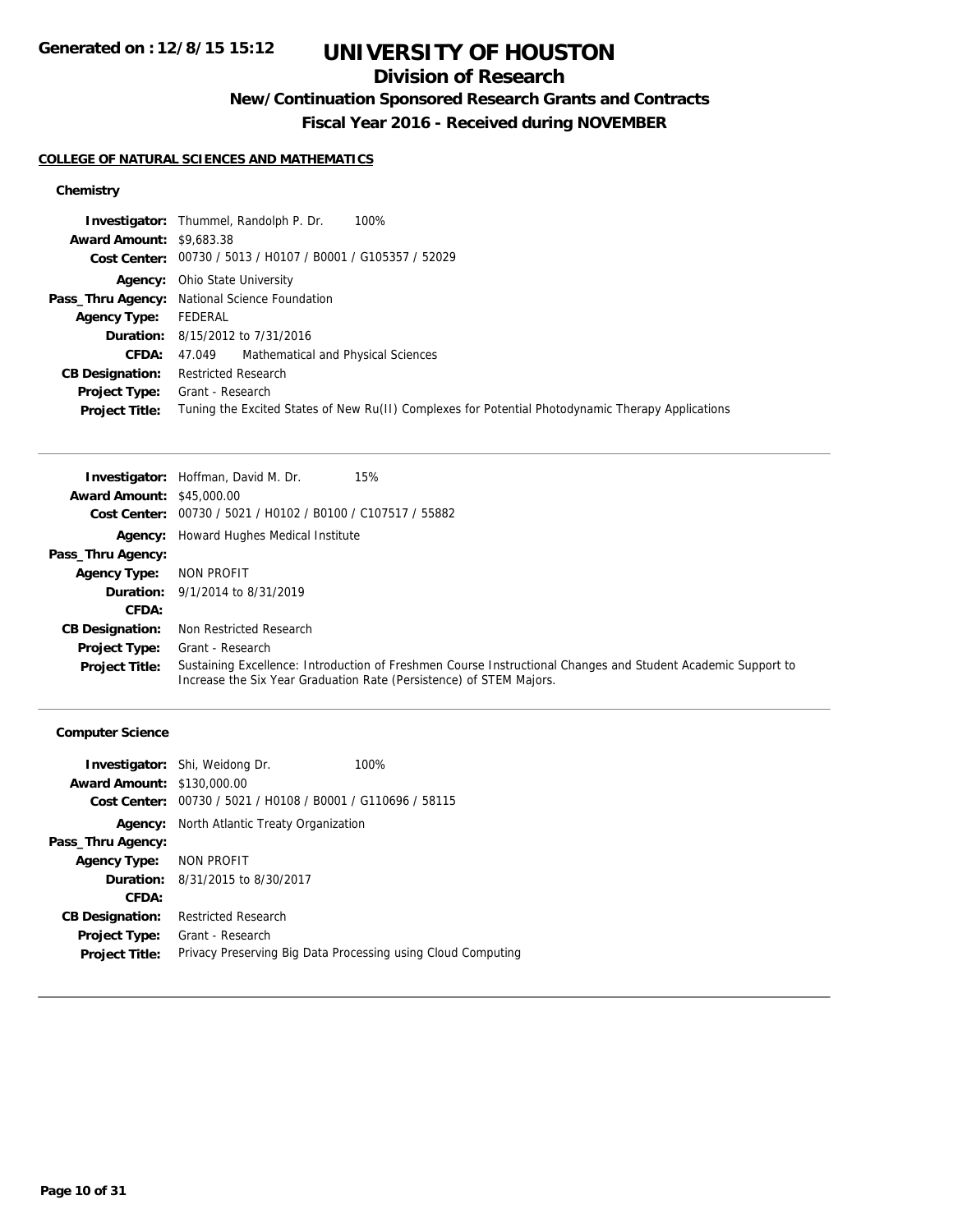## **Division of Research**

# **New/Continuation Sponsored Research Grants and Contracts**

**Fiscal Year 2016 - Received during NOVEMBER**

#### **COLLEGE OF NATURAL SCIENCES AND MATHEMATICS**

### **Computer Science**

|                                  | <b>Investigator:</b> Kakadiaris, Ioannis Dr.                | 50%                                                                      |
|----------------------------------|-------------------------------------------------------------|--------------------------------------------------------------------------|
| <b>Award Amount: \$25,000.00</b> |                                                             |                                                                          |
|                                  | Cost Center: 00730 / 5013 / H0288 / B0001 / G110782 / 58159 |                                                                          |
| Agency:                          | National Science Foundation                                 |                                                                          |
| Pass_Thru Agency:                |                                                             |                                                                          |
| <b>Agency Type:</b>              | FEDERAL                                                     |                                                                          |
|                                  | <b>Duration:</b> 10/15/2015 to 3/31/2016                    |                                                                          |
| CFDA:                            | <b>Engineering Grants</b><br>47.041                         |                                                                          |
| <b>CB Designation:</b>           | <b>Restricted Research</b>                                  |                                                                          |
| <b>Project Type:</b>             | Grant - Research                                            |                                                                          |
| <b>Project Title:</b>            |                                                             | Exploiting matching score distributions to improve biometric recognition |

#### **Dean, Natural Sciences and Mathematics**

| <b>Award Amount: \$45,000.00</b> | 15%<br><b>Investigator:</b> Wells, Dan E. Dr.                                                                                                                                       |
|----------------------------------|-------------------------------------------------------------------------------------------------------------------------------------------------------------------------------------|
|                                  | Cost Center: 00730 / 5021 / H0102 / B0100 / C107517 / 55882                                                                                                                         |
|                                  | Agency: Howard Hughes Medical Institute                                                                                                                                             |
| Pass_Thru Agency:                |                                                                                                                                                                                     |
| <b>Agency Type:</b>              | NON PROFIT                                                                                                                                                                          |
|                                  | <b>Duration:</b> 9/1/2014 to 8/31/2019                                                                                                                                              |
| <b>CFDA:</b>                     |                                                                                                                                                                                     |
| <b>CB Designation:</b>           | Non Restricted Research                                                                                                                                                             |
| <b>Project Type:</b>             | Grant - Research                                                                                                                                                                    |
| <b>Project Title:</b>            | Sustaining Excellence: Introduction of Freshmen Course Instructional Changes and Student Academic Support to<br>Increase the Six Year Graduation Rate (Persistence) of STEM Majors. |

#### **Earth & Atmospheric Sciences**

| <b>Award Amount: \$27,488.00</b>              | 50%<br><b>Investigator:</b> Choi, Yunsoo Dr.<br>Cost Center: 00730 / 5016 / H0429 / B0001 / G110050 / 58007             |  |  |
|-----------------------------------------------|-------------------------------------------------------------------------------------------------------------------------|--|--|
|                                               | Agency: Lamar University/Texas Air Research Center                                                                      |  |  |
| Pass_Thru Agency:                             |                                                                                                                         |  |  |
| <b>Agency Type:</b>                           | STATE                                                                                                                   |  |  |
|                                               | <b>Duration:</b> 9/1/2015 to 7/15/2017                                                                                  |  |  |
| CFDA:                                         |                                                                                                                         |  |  |
| <b>CB Designation:</b>                        | <b>Restricted Research</b>                                                                                              |  |  |
| <b>Project Type:</b><br><b>Project Title:</b> | Grant - Research<br>Effects of temperature on gasoline exhaust VOC speciation with implications to air quality modeling |  |  |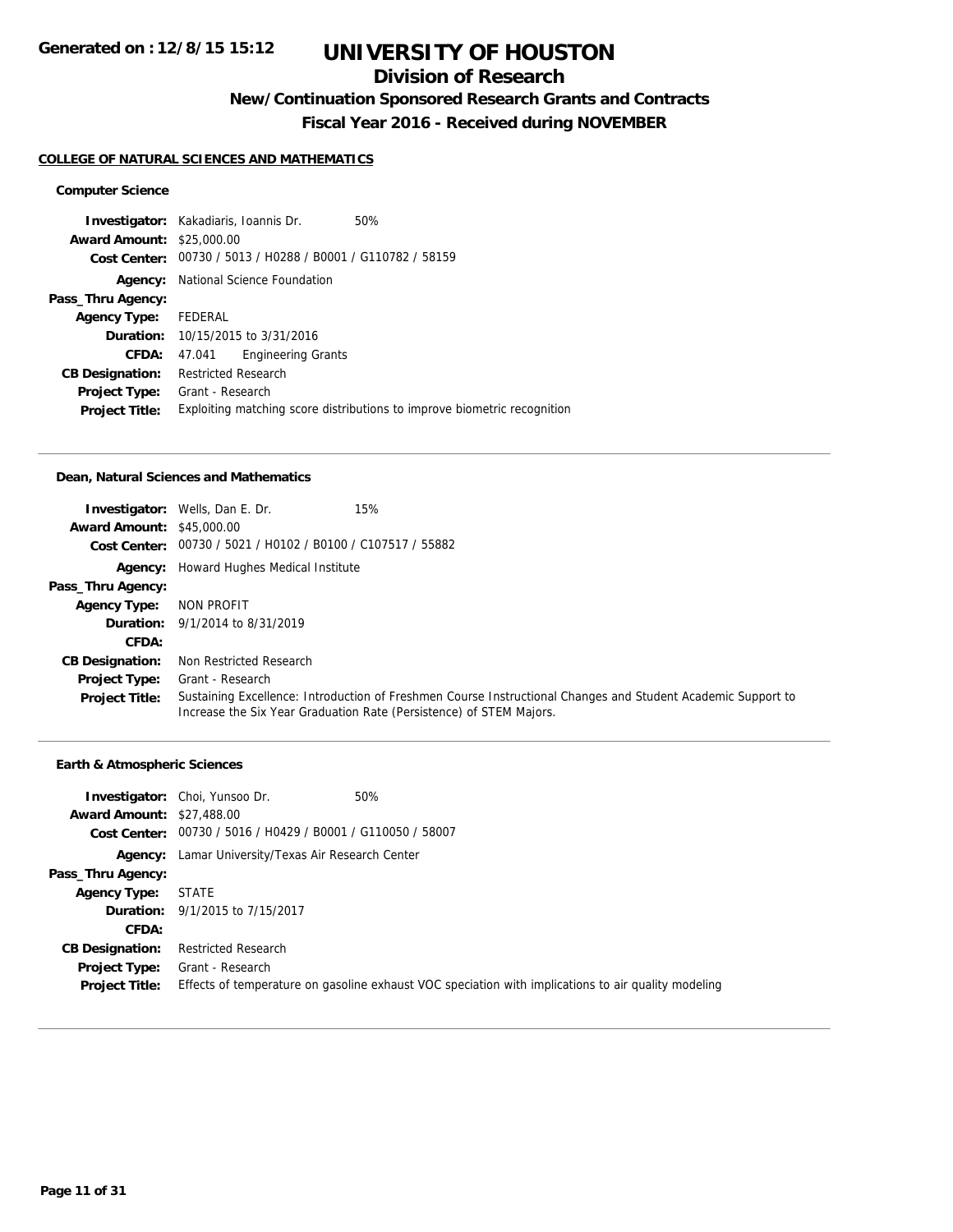## **Division of Research**

**New/Continuation Sponsored Research Grants and Contracts**

**Fiscal Year 2016 - Received during NOVEMBER**

#### **COLLEGE OF NATURAL SCIENCES AND MATHEMATICS**

### **Earth & Atmospheric Sciences**

|                                  | <b>Investigator:</b> Flynn, James Dr.                       | 50% |
|----------------------------------|-------------------------------------------------------------|-----|
| <b>Award Amount: \$85,000.00</b> |                                                             |     |
|                                  | Cost Center: 00730 / 5016 / H0109 / B0001 / G110884 / 58323 |     |
| Agency:                          | Texas Commission on Environmental Quality                   |     |
| Pass_Thru Agency:                |                                                             |     |
| Agency Type: STATE               |                                                             |     |
|                                  | <b>Duration:</b> $6/29/2015$ to $3/31/2017$                 |     |
| CFDA:                            |                                                             |     |
| <b>CB Designation:</b>           | Restricted Research                                         |     |
| <b>Project Type:</b>             | Grant - Research                                            |     |
| <b>Project Title:</b>            | Ozonesonde Releases in Southeast and East Texas             |     |

|                                  | Investigator: Li, Xiangshang Dr.               | 60%                                                                                          |
|----------------------------------|------------------------------------------------|----------------------------------------------------------------------------------------------|
| <b>Award Amount: \$47,294.40</b> |                                                |                                                                                              |
| Cost Center:                     | 00730 / 5016 / H0109 / B0001 / G110171 / 58326 |                                                                                              |
|                                  | <b>Agency:</b> Texas Air Research Center       |                                                                                              |
| Pass_Thru Agency:                |                                                |                                                                                              |
| <b>Agency Type:</b>              | NON PROFIT                                     |                                                                                              |
|                                  | <b>Duration:</b> 9/1/2015 to 7/15/2017         |                                                                                              |
| CFDA:                            |                                                |                                                                                              |
| <b>CB Designation:</b>           | <b>Restricted Research</b>                     |                                                                                              |
| <b>Project Type:</b>             | Grant - Research                               |                                                                                              |
| <b>Project Title:</b>            |                                                | CMAQ High Night-time Ozone Bias at Southeast Texas: Is Stronger Night-time Wind the Culprit? |

|                                  | <b>Investigator:</b> Rappenglueck, Bernhard Dr.<br>40%                                       |
|----------------------------------|----------------------------------------------------------------------------------------------|
| <b>Award Amount: \$31,529.60</b> |                                                                                              |
|                                  | Cost Center: 00730 / 5016 / H0109 / B0001 / G110171 / 58326                                  |
|                                  | <b>Agency:</b> Texas Air Research Center                                                     |
| Pass_Thru Agency:                |                                                                                              |
| <b>Agency Type:</b>              | NON PROFIT                                                                                   |
|                                  | <b>Duration:</b> 9/1/2015 to 7/15/2017                                                       |
| CFDA:                            |                                                                                              |
| <b>CB Designation:</b>           | <b>Restricted Research</b>                                                                   |
| <b>Project Type:</b>             | Grant - Research                                                                             |
| <b>Project Title:</b>            | CMAQ High Night-time Ozone Bias at Southeast Texas: Is Stronger Night-time Wind the Culprit? |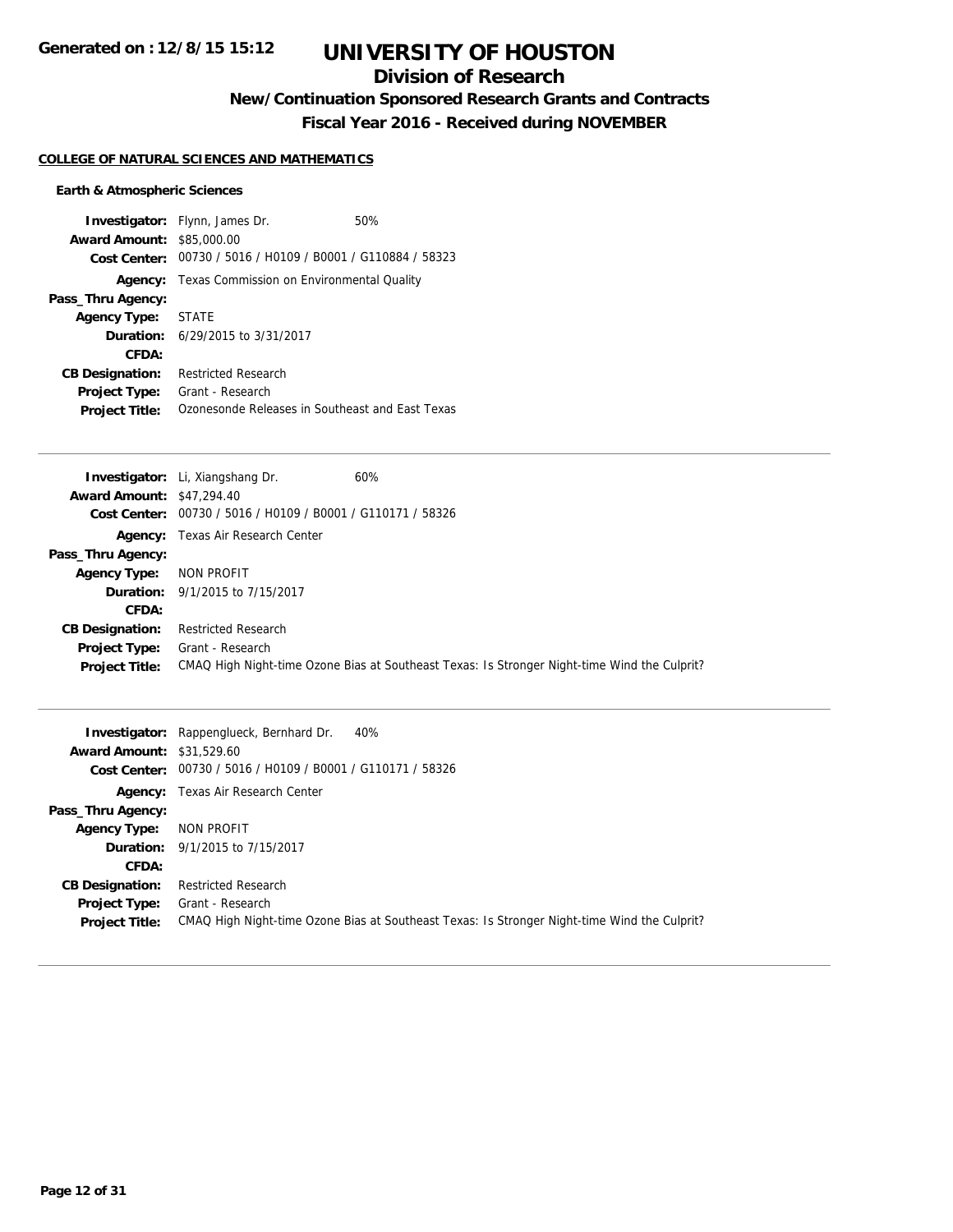# **Division of Research**

**New/Continuation Sponsored Research Grants and Contracts**

**Fiscal Year 2016 - Received during NOVEMBER**

### **COLLEGE OF NATURAL SCIENCES AND MATHEMATICS**

### **Institute for Climate and Atmospheric Science**

|                                  | 50%<br><b>Investigator:</b> Choi, Yunsoo Dr.                                                        |
|----------------------------------|-----------------------------------------------------------------------------------------------------|
| <b>Award Amount: \$27,488.00</b> |                                                                                                     |
|                                  | Cost Center: 00730 / 5016 / H0429 / B0001 / G110050 / 58007                                         |
| Agency:                          | Lamar University/Texas Air Research Center                                                          |
| Pass_Thru Agency:                |                                                                                                     |
| <b>Agency Type:</b>              | STATE                                                                                               |
|                                  | <b>Duration:</b> 9/1/2015 to 7/15/2017                                                              |
| CFDA:                            |                                                                                                     |
| <b>CB Designation:</b>           | <b>Restricted Research</b>                                                                          |
| <b>Project Type:</b>             | Grant - Research                                                                                    |
| <b>Project Title:</b>            | Effects of temperature on gasoline exhaust VOC speciation with implications to air quality modeling |

|                                  | <b>Investigator:</b> Flynn, James Dr.           | 50% |
|----------------------------------|-------------------------------------------------|-----|
| <b>Award Amount: \$85,000.00</b> |                                                 |     |
| Cost Center:                     | 00730 / 5016 / H0109 / B0001 / G110884 / 58323  |     |
| Agency:                          | Texas Commission on Environmental Quality       |     |
| Pass_Thru Agency:                |                                                 |     |
| Agency Type: STATE               |                                                 |     |
|                                  | <b>Duration:</b> 6/29/2015 to 3/31/2017         |     |
| CFDA:                            |                                                 |     |
| <b>CB Designation:</b>           | <b>Restricted Research</b>                      |     |
| <b>Project Type:</b>             | Grant - Research                                |     |
| <b>Project Title:</b>            | Ozonesonde Releases in Southeast and East Texas |     |

### **Mathematics**

| <b>Award Amount: \$12,000.00</b> | <b>Investigator:</b> Kuznetsov, Yuri Dr.                    | 100% |
|----------------------------------|-------------------------------------------------------------|------|
|                                  | Cost Center: 00730 / 5022 / H0110 / B0001 / C109457 / 56697 |      |
| Agency:                          | ExxonMobil Upstream Research Co.                            |      |
| Pass_Thru Agency:                |                                                             |      |
| Agency Type: PROFIT              |                                                             |      |
|                                  | <b>Duration:</b> 12/15/2014 to 12/31/2015                   |      |
| CFDA:                            |                                                             |      |
| <b>CB Designation:</b>           | <b>Restricted Research</b>                                  |      |
| <b>Project Type:</b>             | Grant - Research                                            |      |
| <b>Project Title:</b>            | Research Agreement Number EM09998                           |      |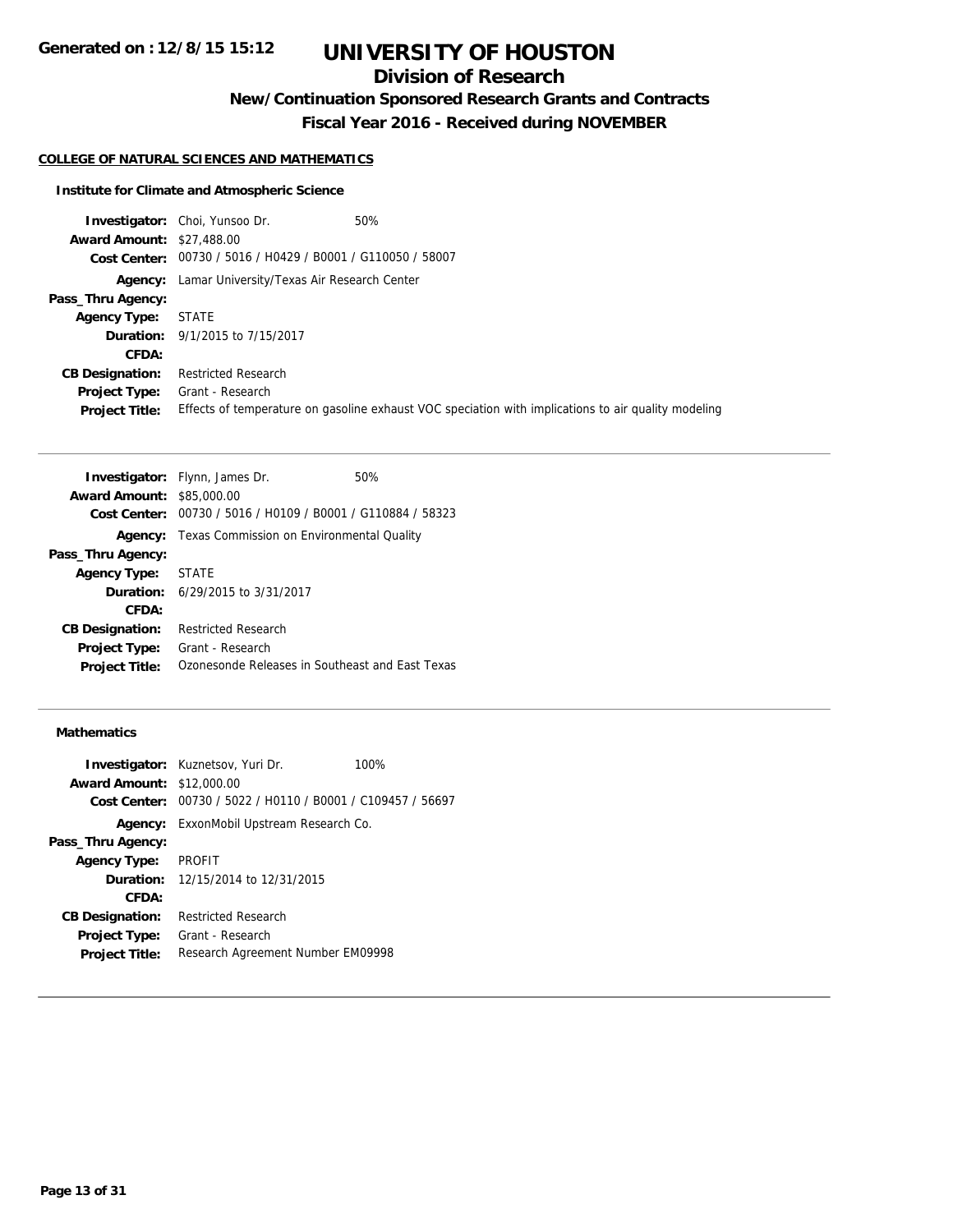## **Division of Research**

# **New/Continuation Sponsored Research Grants and Contracts**

**Fiscal Year 2016 - Received during NOVEMBER**

### **COLLEGE OF NATURAL SCIENCES AND MATHEMATICS**

### **Mathematics**

|                                  | 15%<br><b>Investigator:</b> Morgan, Jeff Dr.                                                                                                                                        |
|----------------------------------|-------------------------------------------------------------------------------------------------------------------------------------------------------------------------------------|
| <b>Award Amount: \$45,000.00</b> |                                                                                                                                                                                     |
|                                  | Cost Center: 00730 / 5021 / H0102 / B0100 / C107517 / 55882                                                                                                                         |
|                                  | <b>Agency:</b> Howard Hughes Medical Institute                                                                                                                                      |
| Pass_Thru Agency:                |                                                                                                                                                                                     |
| <b>Agency Type:</b>              | NON PROFIT                                                                                                                                                                          |
|                                  | <b>Duration:</b> 9/1/2014 to 8/31/2019                                                                                                                                              |
| <b>CFDA:</b>                     |                                                                                                                                                                                     |
| <b>CB Designation:</b>           | Non Restricted Research                                                                                                                                                             |
| <b>Project Type:</b>             | Grant - Research                                                                                                                                                                    |
| <b>Project Title:</b>            | Sustaining Excellence: Introduction of Freshmen Course Instructional Changes and Student Academic Support to<br>Increase the Six Year Graduation Rate (Persistence) of STEM Majors. |

### **Physics**

| <b>Investigator:</b> Freundlich, Alexandre Dr.              | 20% |
|-------------------------------------------------------------|-----|
| <b>Award Amount: \$18,500.00</b>                            |     |
| Cost Center: 00730 / 5013 / H0453 / B0001 / G099644 / 49437 |     |
| Arizona State University                                    |     |
| Pass_Thru Agency: National Science Foundation               |     |
| FEDERAL                                                     |     |
| <b>Duration:</b> 8/15/2011 to 7/31/2016                     |     |
| <b>Engineering Grants</b><br>47.041                         |     |
| <b>Restricted Research</b>                                  |     |
| Grant - Research                                            |     |
| ERC for Quantum Energy and Sustainable Solar Technologies   |     |
|                                                             |     |

|                                   | <b>Investigator:</b> Pinsky, Lawrence S. Dr.                | 25%                                                                               |  |
|-----------------------------------|-------------------------------------------------------------|-----------------------------------------------------------------------------------|--|
| <b>Award Amount: \$120,250.00</b> |                                                             |                                                                                   |  |
|                                   | Cost Center: 00730 / 5013 / H0112 / B0001 / G107154 / 54314 |                                                                                   |  |
|                                   | <b>Agency:</b> U.S. Department of Energy                    |                                                                                   |  |
| Pass_Thru Agency:                 |                                                             |                                                                                   |  |
| <b>Agency Type:</b>               | FEDERAL                                                     |                                                                                   |  |
|                                   | <b>Duration:</b> 11/15/2013 to 11/14/2016                   |                                                                                   |  |
| <b>CFDA:</b>                      | 81.049                                                      | Office of Energy Research Financial Assistance Program                            |  |
| <b>CB Designation:</b>            | <b>Restricted Research</b>                                  |                                                                                   |  |
| <b>Project Type:</b>              | Grant - Research                                            |                                                                                   |  |
| <b>Project Title:</b>             |                                                             | Selected Problems in Relativistic Heavy Ion Physics in ALICE at the LHC - Renewal |  |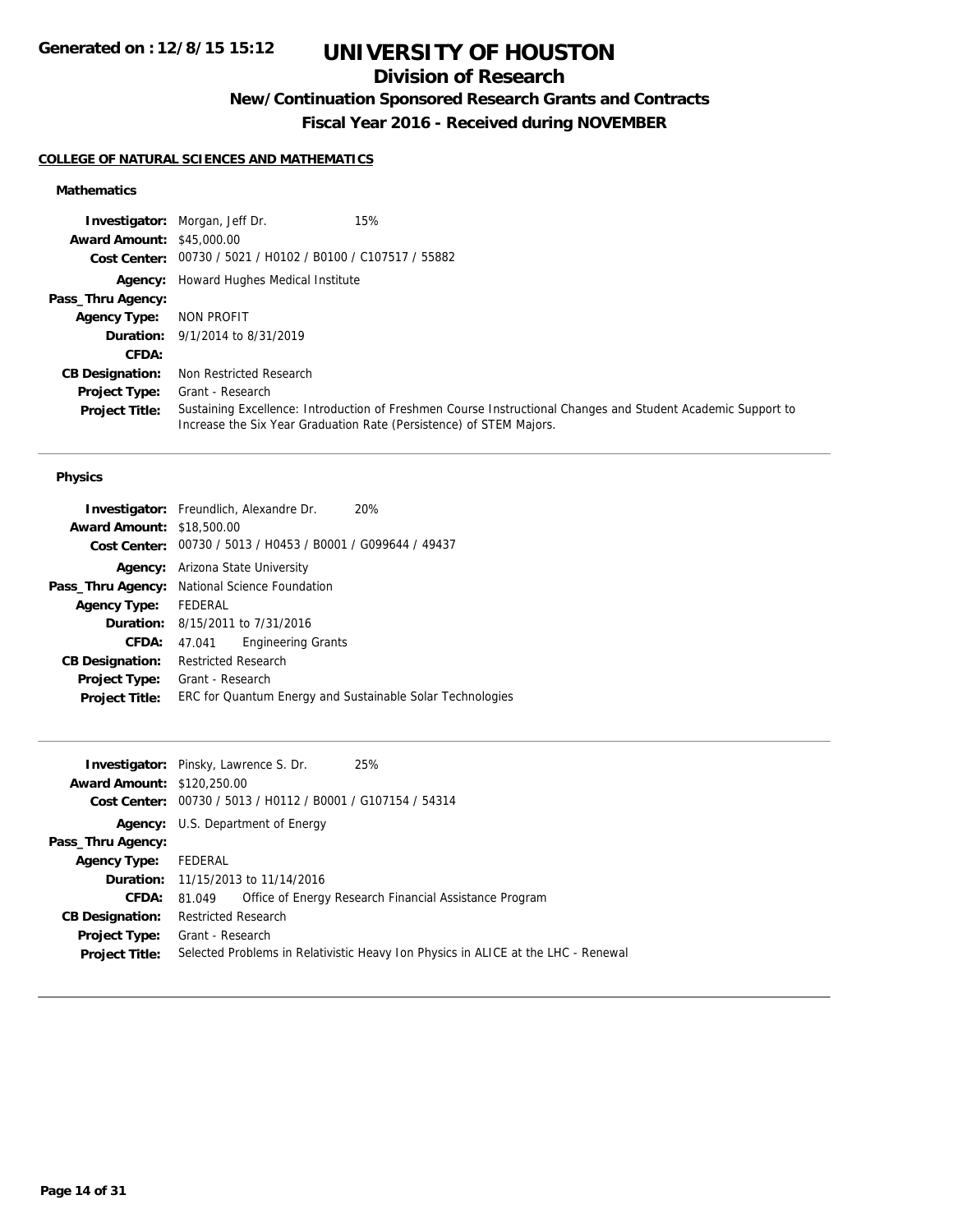## **Division of Research**

# **New/Continuation Sponsored Research Grants and Contracts**

**Fiscal Year 2016 - Received during NOVEMBER**

### **COLLEGE OF NATURAL SCIENCES AND MATHEMATICS**

### **Physics**

| <b>Investigator:</b> Bellwied, Rene Dr. |                                                                                   |                                                             | 50%                                                    |
|-----------------------------------------|-----------------------------------------------------------------------------------|-------------------------------------------------------------|--------------------------------------------------------|
| <b>Award Amount: \$240,500.00</b>       |                                                                                   |                                                             |                                                        |
|                                         |                                                                                   | Cost Center: 00730 / 5013 / H0112 / B0001 / G107154 / 54314 |                                                        |
|                                         | <b>Agency:</b> U.S. Department of Energy                                          |                                                             |                                                        |
| Pass_Thru Agency:                       |                                                                                   |                                                             |                                                        |
| Agency Type: FEDERAL                    |                                                                                   |                                                             |                                                        |
|                                         | <b>Duration:</b> 11/15/2013 to 11/14/2016                                         |                                                             |                                                        |
| CFDA:                                   | 81.049                                                                            |                                                             | Office of Energy Research Financial Assistance Program |
| <b>CB Designation:</b>                  | <b>Restricted Research</b>                                                        |                                                             |                                                        |
| <b>Project Type:</b>                    | Grant - Research                                                                  |                                                             |                                                        |
| <b>Project Title:</b>                   | Selected Problems in Relativistic Heavy Ion Physics in ALICE at the LHC - Renewal |                                                             |                                                        |

| 50%<br><b>Investigator:</b> Pinsky, Lawrence S. Dr.                                                          |
|--------------------------------------------------------------------------------------------------------------|
| <b>Award Amount: \$24,124.63</b>                                                                             |
| Cost Center: 00730 / 5043 / H0112 / B0001 / C109470 / 56624                                                  |
| <b>Agency:</b> Wyle Science Technology and Engineering Group                                                 |
| <b>Pass_Thru Agency:</b> NASA - National Aeronautics and Space Administration - Marshall Space Flight Center |
| FEDERAL                                                                                                      |
| <b>Duration:</b> 11/1/2014 to 10/31/2015                                                                     |
| Space Operations<br>43.007                                                                                   |
| <b>Restricted Research</b>                                                                                   |
| Contract - Research                                                                                          |
| Medipix 3 Collaboration and support for on orbit technology development and demonstration                    |
|                                                                                                              |

| <b>Investigator:</b> Li, Liming Dr. | 100%                                                                                                      |
|-------------------------------------|-----------------------------------------------------------------------------------------------------------|
| <b>Award Amount: \$103,026,00</b>   |                                                                                                           |
|                                     | Cost Center: 00730 / 5013 / H0112 / B0001 / G109160 / 58248                                               |
|                                     | <b>Agency:</b> NASA - National Aeronautics and Space Administration - Headquarters (Wash., D.C.)          |
| Pass_Thru Agency:                   |                                                                                                           |
| <b>Agency Type:</b>                 | FEDERAL                                                                                                   |
|                                     | <b>Duration:</b> 10/1/2015 to 9/30/2018                                                                   |
| <b>CFDA:</b>                        | Aerospace Education Services Program<br>43.001                                                            |
| <b>CB Designation:</b>              | <b>Restricted Research</b>                                                                                |
| <b>Project Type:</b>                | Grant - Research                                                                                          |
| <b>Project Title:</b>               | Radiant Energy Budgets of Jupiter, Saturn, and Titan From Cassini Long-term Multi-instrument Observations |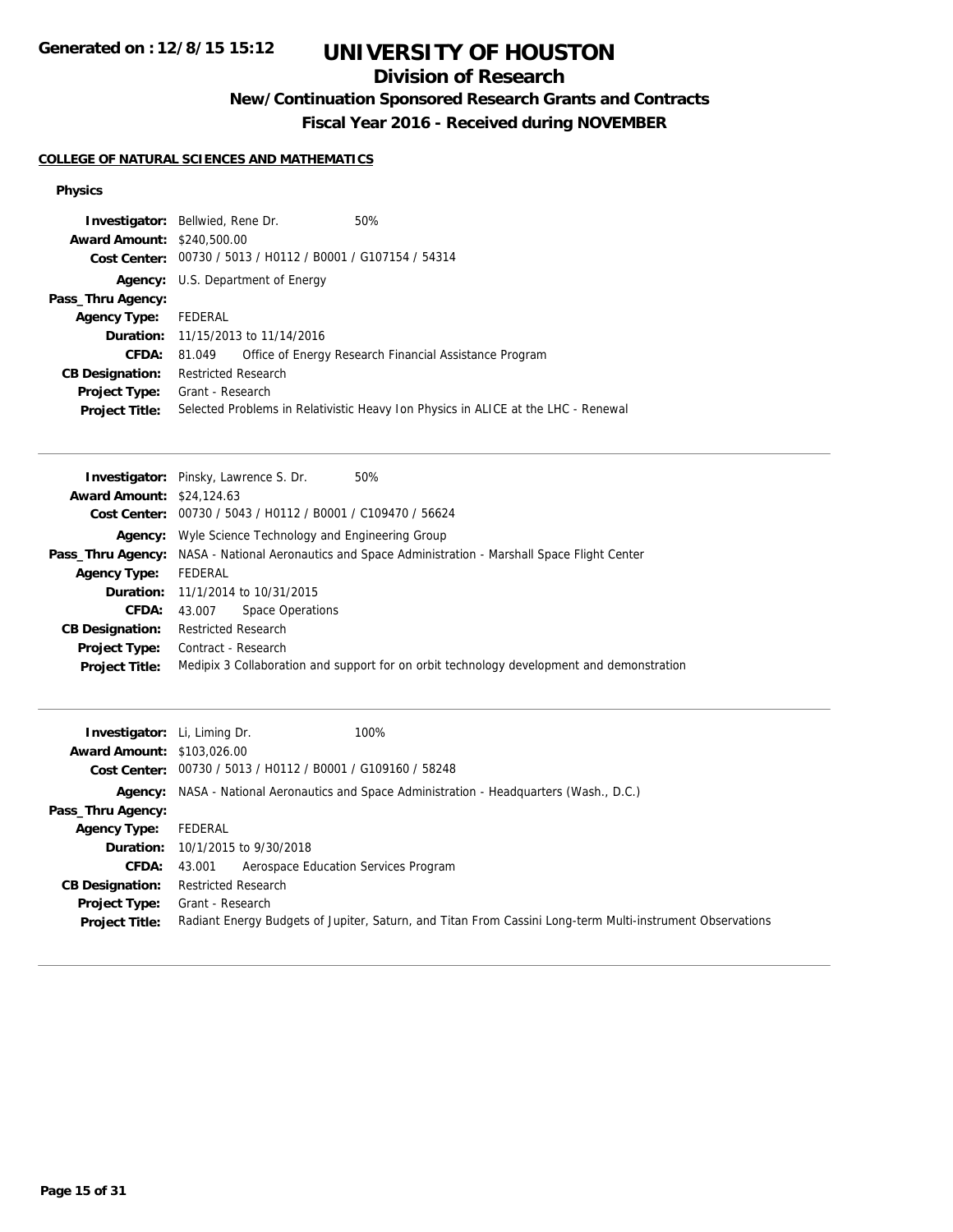## **Division of Research**

# **New/Continuation Sponsored Research Grants and Contracts**

**Fiscal Year 2016 - Received during NOVEMBER**

### **COLLEGE OF NATURAL SCIENCES AND MATHEMATICS**

### **Physics**

| <b>Investigator:</b> Ren, Zhifeng Dr. |                                                             |  | 50%                                                               |
|---------------------------------------|-------------------------------------------------------------|--|-------------------------------------------------------------------|
| <b>Award Amount: \$120,000.00</b>     |                                                             |  |                                                                   |
|                                       | Cost Center: 00730 / 5043 / H0452 / B0001 / G110822 / 58149 |  |                                                                   |
| Agency:                               | Massachusetts Institute of Technology                       |  |                                                                   |
|                                       | <b>Pass_Thru Agency:</b> U.S. Department of Energy          |  |                                                                   |
| Agency Type: FEDERAL                  |                                                             |  |                                                                   |
|                                       | <b>Duration:</b> 8/1/2014 to 7/31/2016                      |  |                                                                   |
| CFDA:                                 | 81.049                                                      |  | Office of Energy Research Financial Assistance Program            |
| <b>CB Designation:</b>                | <b>Restricted Research</b>                                  |  |                                                                   |
| <b>Project Type:</b>                  | Contract - Research                                         |  |                                                                   |
| <b>Project Title:</b>                 |                                                             |  | Solid-State Solar-Thermal Energy Conversion Center (S3TEC Center) |
|                                       |                                                             |  |                                                                   |

#### **COLLEGE OF OPTOMETRY**

### **Optometry Vision Sciences**

|                                  | <b>Investigator:</b> Frishman, Laura J. Dr.<br>100%                 |  |  |
|----------------------------------|---------------------------------------------------------------------|--|--|
| <b>Award Amount: \$33,801.00</b> |                                                                     |  |  |
|                                  | Cost Center: 00730 / 5015 / H0114 / B0001 / G110049 / 57282         |  |  |
|                                  | <b>Agency:</b> University of Texas Health Science Center at Houston |  |  |
| Pass_Thru Agency:                | National Eye Institute                                              |  |  |
| Agency Type: FEDERAL             |                                                                     |  |  |
|                                  | <b>Duration:</b> 5/1/2015 to 4/30/2016                              |  |  |
| CFDA:                            | 93.867 Vision Research                                              |  |  |
| <b>CB Designation:</b>           | Non Restricted Research                                             |  |  |
| <b>Project Type:</b>             | Grant - Research                                                    |  |  |
| <b>Project Title:</b>            | Houston Area Vision Training Center 2015 (Julie Mocko)              |  |  |

|                                   | <b>Investigator:</b> Das, Vallabh Dr.                       | 100% |
|-----------------------------------|-------------------------------------------------------------|------|
| <b>Award Amount: \$376,250.00</b> |                                                             |      |
|                                   | Cost Center: 00730 / 5013 / H0114 / B0001 / G110634 / 58136 |      |
|                                   | <b>Agency:</b> National Eye Institute                       |      |
| Pass_Thru Agency:                 |                                                             |      |
| Agency Type: FEDERAL              |                                                             |      |
|                                   | <b>Duration:</b> 9/30/2015 to 9/29/2016                     |      |
| CFDA:                             | 93.867 Vision Research                                      |      |
| <b>CB Designation:</b>            | Restricted Research                                         |      |
| <b>Project Type:</b>              | Grant - Research                                            |      |
| <b>Project Title:</b>             | <b>Binocular Coordination of Eye Movements</b>              |      |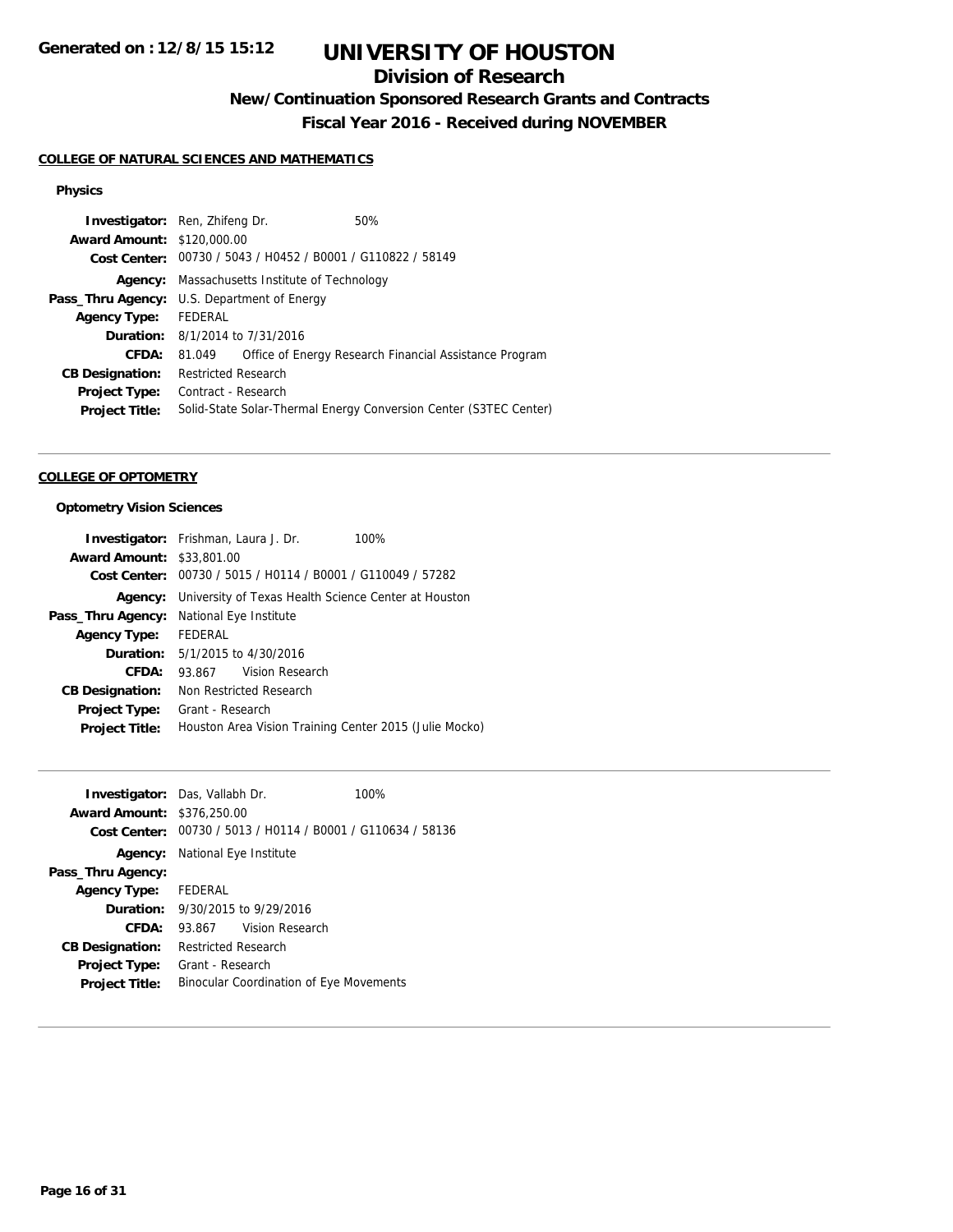## **Division of Research**

## **New/Continuation Sponsored Research Grants and Contracts**

**Fiscal Year 2016 - Received during NOVEMBER**

#### **COLLEGE OF OPTOMETRY**

### **Optometry Vision Sciences**

|                                 | <b>Investigator:</b> Mathew, Jessica Dr.<br>100%                                                                                                                                                                                                                                                        |
|---------------------------------|---------------------------------------------------------------------------------------------------------------------------------------------------------------------------------------------------------------------------------------------------------------------------------------------------------|
| <b>Award Amount: \$7.732.87</b> |                                                                                                                                                                                                                                                                                                         |
|                                 | Cost Center: 00730 / 5022 / H0114 / B0001 / C109237 / 56892                                                                                                                                                                                                                                             |
|                                 | <b>Agency:</b> Shire Development LLC                                                                                                                                                                                                                                                                    |
| Pass_Thru Agency:               |                                                                                                                                                                                                                                                                                                         |
| <b>Agency Type:</b>             | PROFIT                                                                                                                                                                                                                                                                                                  |
| Duration:                       | 10/23/2014 to 12/31/2015                                                                                                                                                                                                                                                                                |
| CFDA:                           |                                                                                                                                                                                                                                                                                                         |
| <b>CB Designation:</b>          | <b>Restricted Research</b>                                                                                                                                                                                                                                                                              |
| <b>Project Type:</b>            | Grant - Research                                                                                                                                                                                                                                                                                        |
| <b>Project Title:</b>           | SHP606-304: A Phase 3, Multicenter, Randomized, Double-masked, and Placebo-controlled Study Evaluating the<br>Efficacy and Safety of a 5.0% Concentration of Lifitegrast Ophthalmic Solution Compared to Placebo in Subjects with<br>Dry Eye Disease and History of Recent Artificial Tear Use (OPUS-3) |

#### **COLLEGE OF PHARMACY**

### **Clinical Pharmacy & Administration**

|                                  | <b>Investigator:</b> Shah, Dhara Dr.                        | 40%                                                                                           |
|----------------------------------|-------------------------------------------------------------|-----------------------------------------------------------------------------------------------|
| <b>Award Amount: \$14,481.56</b> |                                                             |                                                                                               |
|                                  | Cost Center: 00730 / 5022 / H0118 / B0001 / C110512 / 58380 |                                                                                               |
|                                  | <b>Agency:</b> Merck & Co. Inc.                             |                                                                                               |
| Pass_Thru Agency:                |                                                             |                                                                                               |
| <b>Agency Type:</b>              | PROFIT                                                      |                                                                                               |
|                                  | <b>Duration:</b> 11/3/2015 to 11/30/2016                    |                                                                                               |
| CFDA:                            |                                                             |                                                                                               |
| <b>CB Designation:</b>           | <b>Restricted Research</b>                                  |                                                                                               |
| <b>Project Type:</b>             | Grant - Research                                            |                                                                                               |
| <b>Project Title:</b>            |                                                             | Patterns of Healthcare Resource Utilization in Patients with Clostridium Difficile Infections |

|                                  | 60%<br><b>Investigator:</b> Garey, Kevin Dr.                                                  |
|----------------------------------|-----------------------------------------------------------------------------------------------|
| <b>Award Amount: \$21,722.34</b> |                                                                                               |
|                                  | Cost Center: 00730 / 5022 / H0118 / B0001 / C110512 / 58380                                   |
|                                  | Agency: Merck & Co. Inc.                                                                      |
| Pass_Thru Agency:                |                                                                                               |
| <b>Agency Type:</b>              | PROFIT                                                                                        |
|                                  | <b>Duration:</b> 11/3/2015 to 11/30/2016                                                      |
| CFDA:                            |                                                                                               |
| <b>CB Designation:</b>           | <b>Restricted Research</b>                                                                    |
| <b>Project Type:</b>             | Grant - Research                                                                              |
| <b>Project Title:</b>            | Patterns of Healthcare Resource Utilization in Patients with Clostridium Difficile Infections |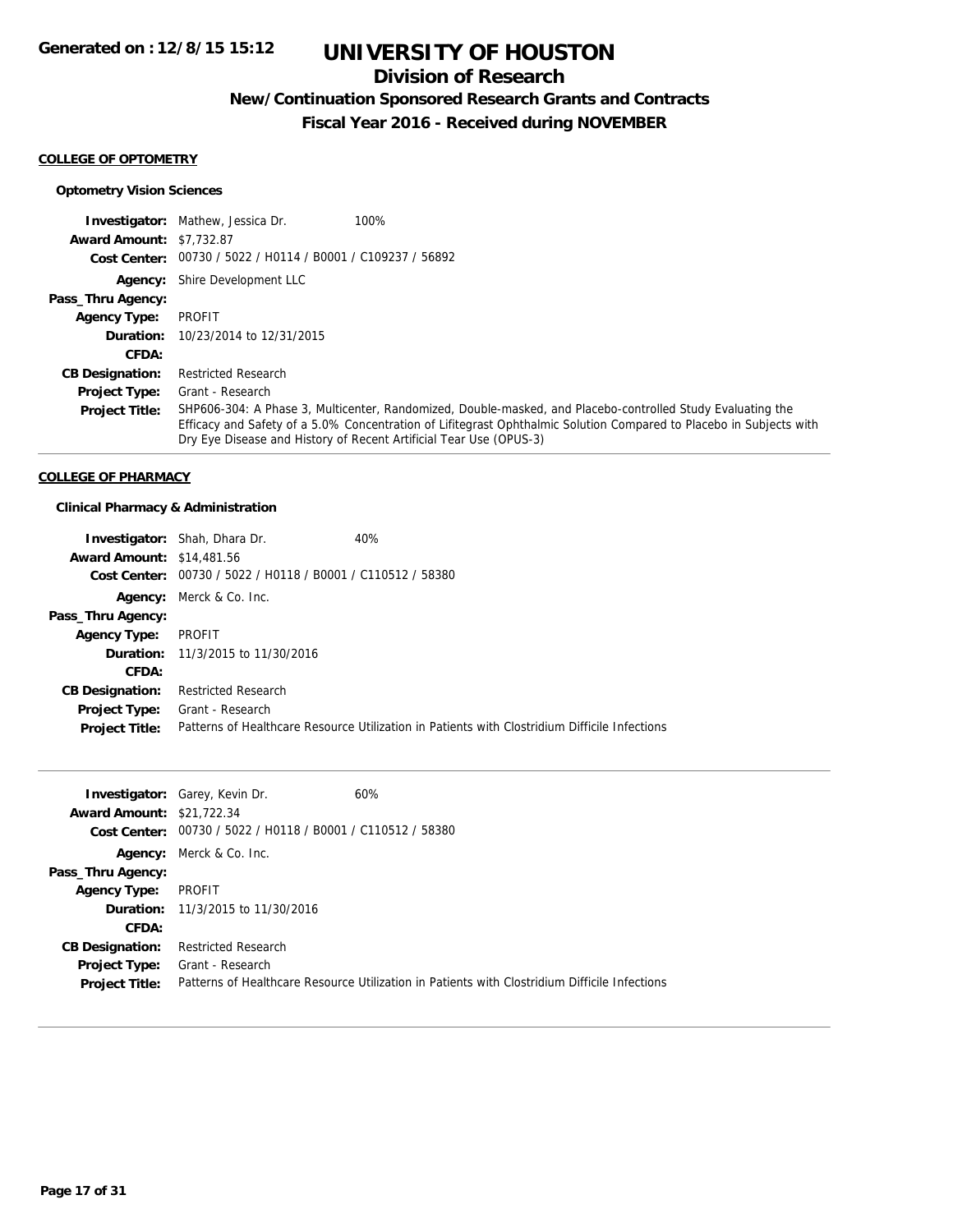## **Division of Research**

**New/Continuation Sponsored Research Grants and Contracts**

**Fiscal Year 2016 - Received during NOVEMBER**

#### **COLLEGE OF TECHNOLOGY**

### **Center for Life Sciences Technology**

| <b>Investigator:</b> Iyer, Rupa Dr. | 100%                                                                                                                |
|-------------------------------------|---------------------------------------------------------------------------------------------------------------------|
| <b>Award Amount: \$74,887,00</b>    |                                                                                                                     |
|                                     | Cost Center: 00730 / 5013 / H0468 / A0001 / G110008 / 58106                                                         |
|                                     | <b>Agency:</b> U.S. Department of Commerce-National Institute of Standards and Technology                           |
| Pass_Thru Agency:                   |                                                                                                                     |
| <b>Agency Type:</b>                 | FEDERAL                                                                                                             |
|                                     | <b>Duration:</b> 9/1/2015 to 2/28/2017                                                                              |
| CFDA:                               | Science, Technology, Business and/or Education Outreach<br>11.620                                                   |
| <b>CB Designation:</b>              | Non Research                                                                                                        |
| <b>Project Type:</b>                | Co-Op Agreement - Instruction                                                                                       |
| <b>Project Title:</b>               | Integration of Standards, Models of Standardization and Science Policy for the 21st Century Biotechnology Workforce |

### **Construction Management**

| <b>Investigator:</b> Gao, Lu Dr. |                                                             | 34%                                                             |
|----------------------------------|-------------------------------------------------------------|-----------------------------------------------------------------|
| <b>Award Amount: \$50,415.88</b> |                                                             |                                                                 |
|                                  | Cost Center: 00730 / 5016 / H0559 / B0100 / G110197 / 58009 |                                                                 |
|                                  | <b>Agency:</b> Texas Department of Transportation           |                                                                 |
| Pass_Thru Agency:                |                                                             |                                                                 |
| Agency Type: STATE               |                                                             |                                                                 |
|                                  | <b>Duration:</b> 9/1/2015 to 9/30/2016                      |                                                                 |
| CFDA:                            |                                                             |                                                                 |
| <b>CB Designation:</b>           | Non Restricted Research                                     |                                                                 |
| Project Type:                    | Contract - Research                                         |                                                                 |
| <b>Project Title:</b>            |                                                             | Transportation and Economic Impact of Texas Shortline Railroads |
|                                  |                                                             |                                                                 |

|                                  | <b>Investigator:</b> Song, Lingguang Dr.                    | 33%                                                             |
|----------------------------------|-------------------------------------------------------------|-----------------------------------------------------------------|
| <b>Award Amount: \$48,933.06</b> |                                                             |                                                                 |
|                                  | Cost Center: 00730 / 5016 / H0559 / B0100 / G110197 / 58009 |                                                                 |
| Agency:                          | Texas Department of Transportation                          |                                                                 |
| Pass_Thru Agency:                |                                                             |                                                                 |
| <b>Agency Type:</b>              | STATE                                                       |                                                                 |
|                                  | <b>Duration:</b> 9/1/2015 to 9/30/2016                      |                                                                 |
| CFDA:                            |                                                             |                                                                 |
| <b>CB Designation:</b>           | Non Restricted Research                                     |                                                                 |
| Project Type:                    | Contract - Research                                         |                                                                 |
| <b>Project Title:</b>            |                                                             | Transportation and Economic Impact of Texas Shortline Railroads |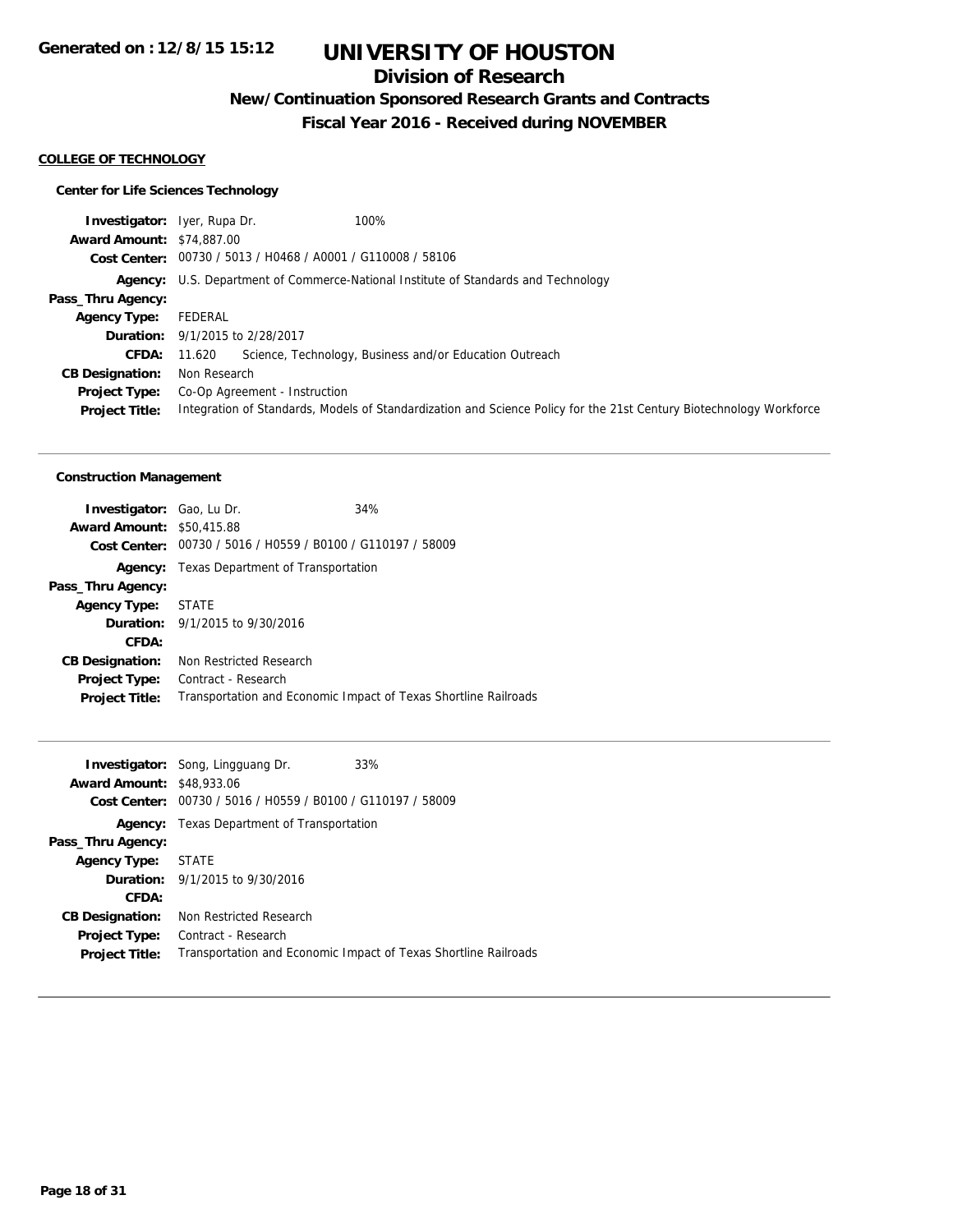## **Division of Research**

# **New/Continuation Sponsored Research Grants and Contracts**

**Fiscal Year 2016 - Received during NOVEMBER**

#### **COLLEGE OF TECHNOLOGY**

#### **Construction Management**

**Investigator:** Senouci, Ahmed Dr. 33% **Award Amount:** \$48,933.06 **Cost Center:** 00730 / 5016 / H0559 / B0100 / G110197 / 58009 **Agency:** Texas Department of Transportation **Pass\_Thru Agency: Agency Type:** STATE **Duration:** 9/1/2015 to 9/30/2016 **CFDA: CB Designation:** Non Restricted Research **Project Type:** Contract - Research Project Title: Transportation and Economic Impact of Texas Shortline Railroads

#### **CULLEN COLLEGE OF ENGINEERING**

#### **Center for Innovative Grouting Materials and Tech**

| <b>Award Amount: \$39,997.60</b> | <b>Investigator:</b> Vipulanandan, Cumaraswamy Di80%<br>Cost Center: 00730 / 5016 / H0069 / B0001 / G110720 / 58369 |  |  |
|----------------------------------|---------------------------------------------------------------------------------------------------------------------|--|--|
|                                  | <b>Agency:</b> Texas Department of Transportation                                                                   |  |  |
| Pass_Thru Agency:                |                                                                                                                     |  |  |
| <b>Agency Type:</b>              | STATE                                                                                                               |  |  |
|                                  | <b>Duration:</b> 9/1/2015 to 11/30/2015                                                                             |  |  |
| CFDA:                            |                                                                                                                     |  |  |
| <b>CB Designation:</b>           | <b>Restricted Research</b>                                                                                          |  |  |
| <b>Project Type:</b>             | Co-Op Agreement - Research                                                                                          |  |  |
| <b>Project Title:</b>            | Technical Support for Forensic Analysis of Damage to Infrastructure and<br>Selection of Optimum Repair Strategies   |  |  |

### **Chemical Engineering**

| <b>Award Amount: \$30,000.00</b> | 100%<br><b>Investigator:</b> Balakotaiah, Vemuri Dr.                                               |
|----------------------------------|----------------------------------------------------------------------------------------------------|
|                                  | Cost Center: 00730 / 5013 / H0067 / B0001 / G106992 / 54688                                        |
| Agency:                          | NASA - National Aeronautics and Space Administration - Glenn Research Center                       |
| Pass_Thru Agency:                |                                                                                                    |
| <b>Agency Type:</b>              | FEDERAL                                                                                            |
|                                  | <b>Duration:</b> 3/1/2014 to 2/28/2017                                                             |
| <b>CFDA:</b>                     | <b>Space Operations</b><br>43.007                                                                  |
| <b>CB Designation:</b>           | <b>Restricted Research</b>                                                                         |
| <b>Project Type:</b>             | Grant - Research                                                                                   |
| <b>Project Title:</b>            | Modeling and Experimental Studies on Gas-Liquid Two-Phase Flow through Packed Beds in Microgravity |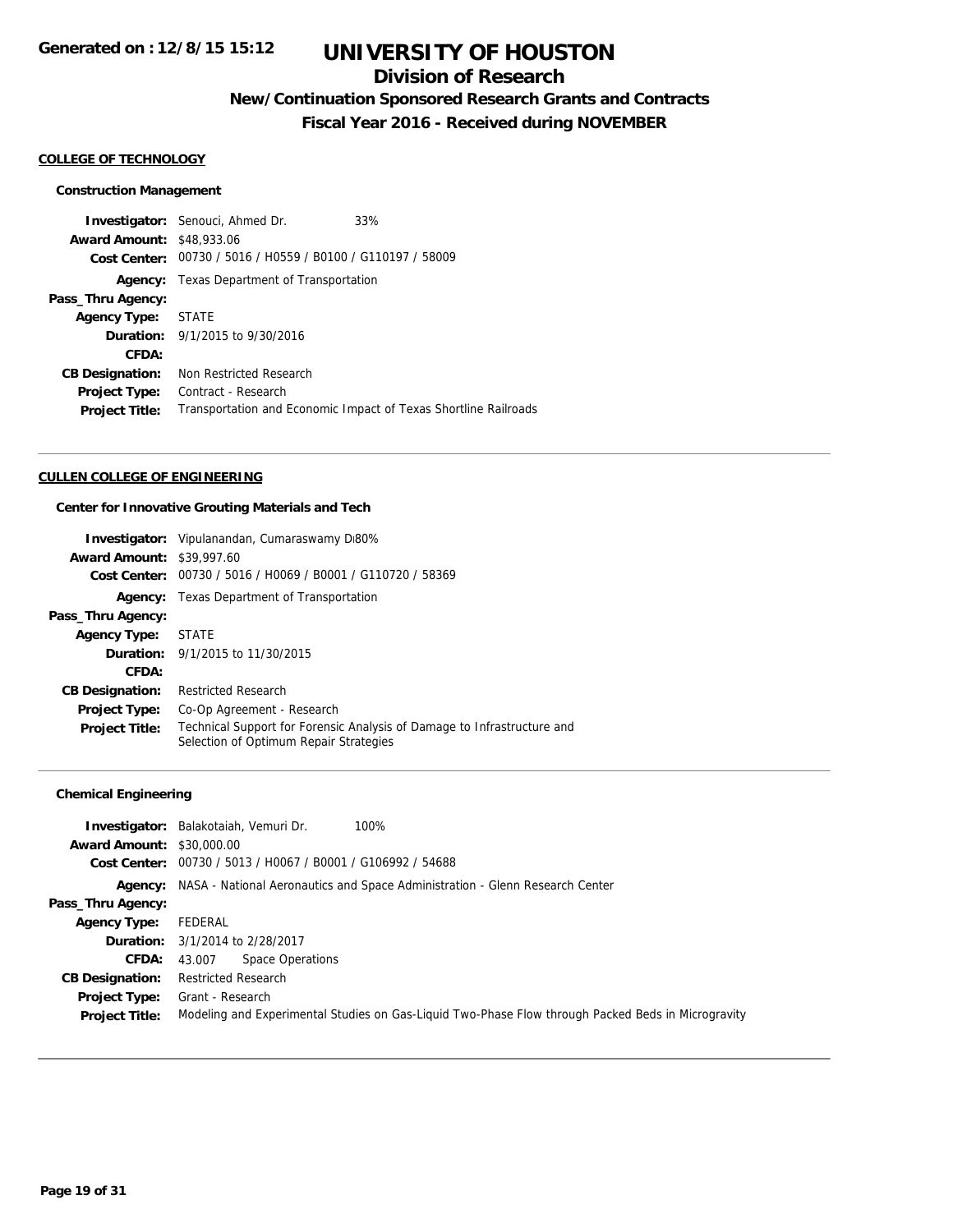## **Division of Research**

# **New/Continuation Sponsored Research Grants and Contracts**

**Fiscal Year 2016 - Received during NOVEMBER**

### **CULLEN COLLEGE OF ENGINEERING**

### **Chemical Engineering**

|                                  | <b>Investigator:</b> Lee, William Dr.                       | 100%                                                                            |
|----------------------------------|-------------------------------------------------------------|---------------------------------------------------------------------------------|
| <b>Award Amount: \$80,000.00</b> |                                                             |                                                                                 |
|                                  | Cost Center: 00730 / 5022 / H0067 / B0001 / C106589 / 52659 |                                                                                 |
|                                  | <b>Agency:</b> Shell Global Solutions                       |                                                                                 |
| Pass_Thru Agency:                |                                                             |                                                                                 |
| <b>Agency Type:</b>              | PROFIT                                                      |                                                                                 |
|                                  | <b>Duration:</b> 2/8/2013 to 12/1/2015                      |                                                                                 |
| CFDA:                            |                                                             |                                                                                 |
| <b>CB Designation:</b>           | <b>Restricted Research</b>                                  |                                                                                 |
| <b>Project Type:</b>             | Grant - Research                                            |                                                                                 |
| <b>Project Title:</b>            |                                                             | How should we Forecast Production and Estimate Reserves in Unconventional Plays |
|                                  |                                                             |                                                                                 |

| <b>Investigator:</b> Willson, Richard Dr. |                            |                                                | 100%                                                               |
|-------------------------------------------|----------------------------|------------------------------------------------|--------------------------------------------------------------------|
| <b>Award Amount: \$65,000.00</b>          |                            |                                                |                                                                    |
| Cost Center:                              |                            | 00730 / 5043 / H0067 / B0001 / C110760 / 58332 |                                                                    |
| Agency:                                   |                            | Centers for Disease Control                    |                                                                    |
| Pass_Thru Agency:                         |                            |                                                |                                                                    |
| <b>Agency Type:</b>                       | FEDERAL                    |                                                |                                                                    |
| <b>Duration:</b> 9/3/2015 to 9/3/2016     |                            |                                                |                                                                    |
| CFDA:                                     | 93.317                     | <b>Emerging Infections Program</b>             |                                                                    |
| <b>CB Designation:</b>                    | <b>Restricted Research</b> |                                                |                                                                    |
| <b>Project Type:</b>                      | Contract - Research        |                                                |                                                                    |
| <b>Project Title:</b>                     |                            |                                                | Nanophosphors as Lateral Flow Reporters for Dengue Fever Diagnosis |

|                                   | Investigator: Balakotaiah, Vemuri Dr.<br>100%                               |
|-----------------------------------|-----------------------------------------------------------------------------|
| <b>Award Amount: \$260,000.00</b> |                                                                             |
| Cost Center:                      | 00730 / 5022 / H0067 / B0001 / C108307 / 55300                              |
|                                   | <b>Agency:</b> SABIC Americas, Inc.                                         |
| Pass_Thru Agency:                 |                                                                             |
| <b>Agency Type:</b>               | PROFIT                                                                      |
|                                   | <b>Duration:</b> 4/1/2014 to 3/31/2017                                      |
| CFDA:                             |                                                                             |
| <b>CB Designation:</b>            | <b>Restricted Research</b>                                                  |
| <b>Project Type:</b>              | Contract - Research                                                         |
| <b>Project Title:</b>             | Kinetic and Scale-up Studies on Catalytic Partial Oxidation of Hydrocarbons |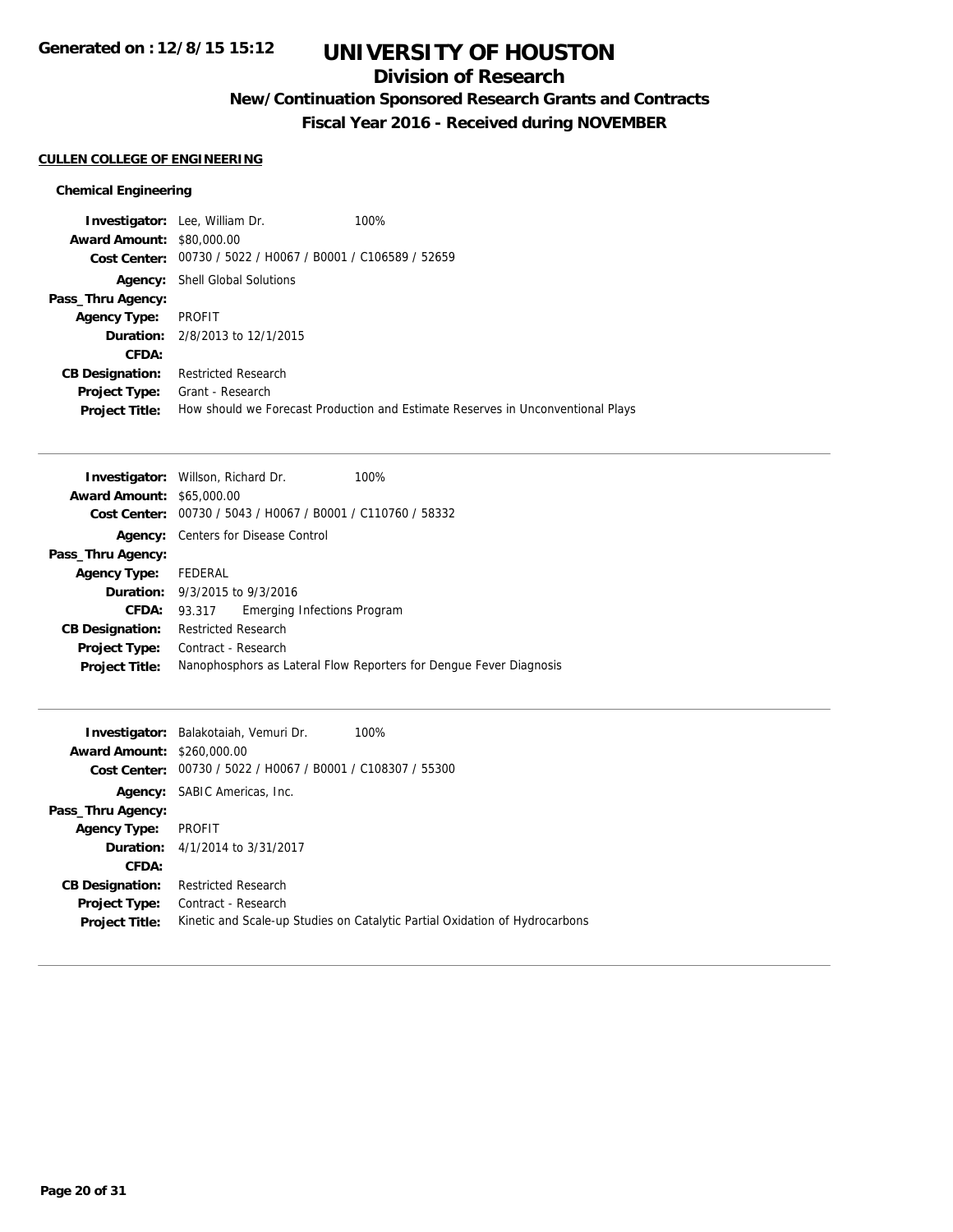## **Division of Research**

# **New/Continuation Sponsored Research Grants and Contracts**

**Fiscal Year 2016 - Received during NOVEMBER**

### **CULLEN COLLEGE OF ENGINEERING**

### **Chemical Engineering**

|                                                             | 100%                                                         |                                                                                                                                                                                                                                        |
|-------------------------------------------------------------|--------------------------------------------------------------|----------------------------------------------------------------------------------------------------------------------------------------------------------------------------------------------------------------------------------------|
| <b>Award Amount: \$4,452.00</b>                             |                                                              |                                                                                                                                                                                                                                        |
| Cost Center: 00730 / 5013 / H0067 / B0001 / G105331 / 53937 |                                                              |                                                                                                                                                                                                                                        |
| <b>Agency:</b> Brown University                             |                                                              |                                                                                                                                                                                                                                        |
|                                                             |                                                              |                                                                                                                                                                                                                                        |
| FEDERAL                                                     |                                                              |                                                                                                                                                                                                                                        |
|                                                             |                                                              |                                                                                                                                                                                                                                        |
|                                                             |                                                              |                                                                                                                                                                                                                                        |
|                                                             |                                                              |                                                                                                                                                                                                                                        |
| Grant - Research                                            |                                                              |                                                                                                                                                                                                                                        |
|                                                             |                                                              |                                                                                                                                                                                                                                        |
|                                                             | <b>Investigator:</b> Vekilov, Peter Dr.<br>Pass_Thru Agency: | National Heart, Lung, and Blood Institute<br><b>Duration:</b> 9/1/2013 to 5/31/2016<br>93.839 Blood Diseases and Resources Research<br><b>Restricted Research</b><br>Multiscale Modeling of Sickle Cell Anemia: Methods and Validation |

### **Civil Engineering**

|                                   | <b>Investigator:</b> Dawood, Mina Dr.<br>50%                                                        |
|-----------------------------------|-----------------------------------------------------------------------------------------------------|
| <b>Award Amount: \$105,436.00</b> |                                                                                                     |
|                                   | Cost Center: 00730 / 5016 / H0068 / B0001 / G107245 / 56140                                         |
|                                   | <b>Agency:</b> Texas Department of Transportation                                                   |
| Pass_Thru Agency:                 |                                                                                                     |
| <b>Agency Type:</b>               | STATE                                                                                               |
|                                   | <b>Duration:</b> 9/1/2014 to 8/31/2016                                                              |
| CFDA:                             |                                                                                                     |
| <b>CB Designation:</b>            | <b>Restricted Research</b>                                                                          |
| <b>Project Type:</b>              | Grant - Research                                                                                    |
| <b>Project Title:</b>             | Fatigue Resistance and Reliability of High Mast Illumination Poles (HMIPs) with Pre-existing Cracks |
|                                   |                                                                                                     |

|                                   | 50%<br><b>Investigator:</b> Gencturk, Bora Dr.                                                      |
|-----------------------------------|-----------------------------------------------------------------------------------------------------|
| <b>Award Amount: \$105,436.00</b> |                                                                                                     |
|                                   | Cost Center: 00730 / 5016 / H0068 / B0001 / G107245 / 56140                                         |
|                                   | <b>Agency:</b> Texas Department of Transportation                                                   |
| Pass_Thru Agency:                 |                                                                                                     |
| <b>Agency Type:</b>               | STATE                                                                                               |
|                                   | <b>Duration:</b> $9/1/2014$ to $8/31/2016$                                                          |
| CFDA:                             |                                                                                                     |
| <b>CB Designation:</b>            | Restricted Research                                                                                 |
| <b>Project Type:</b>              | Grant - Research                                                                                    |
| <b>Project Title:</b>             | Fatigue Resistance and Reliability of High Mast Illumination Poles (HMIPs) with Pre-existing Cracks |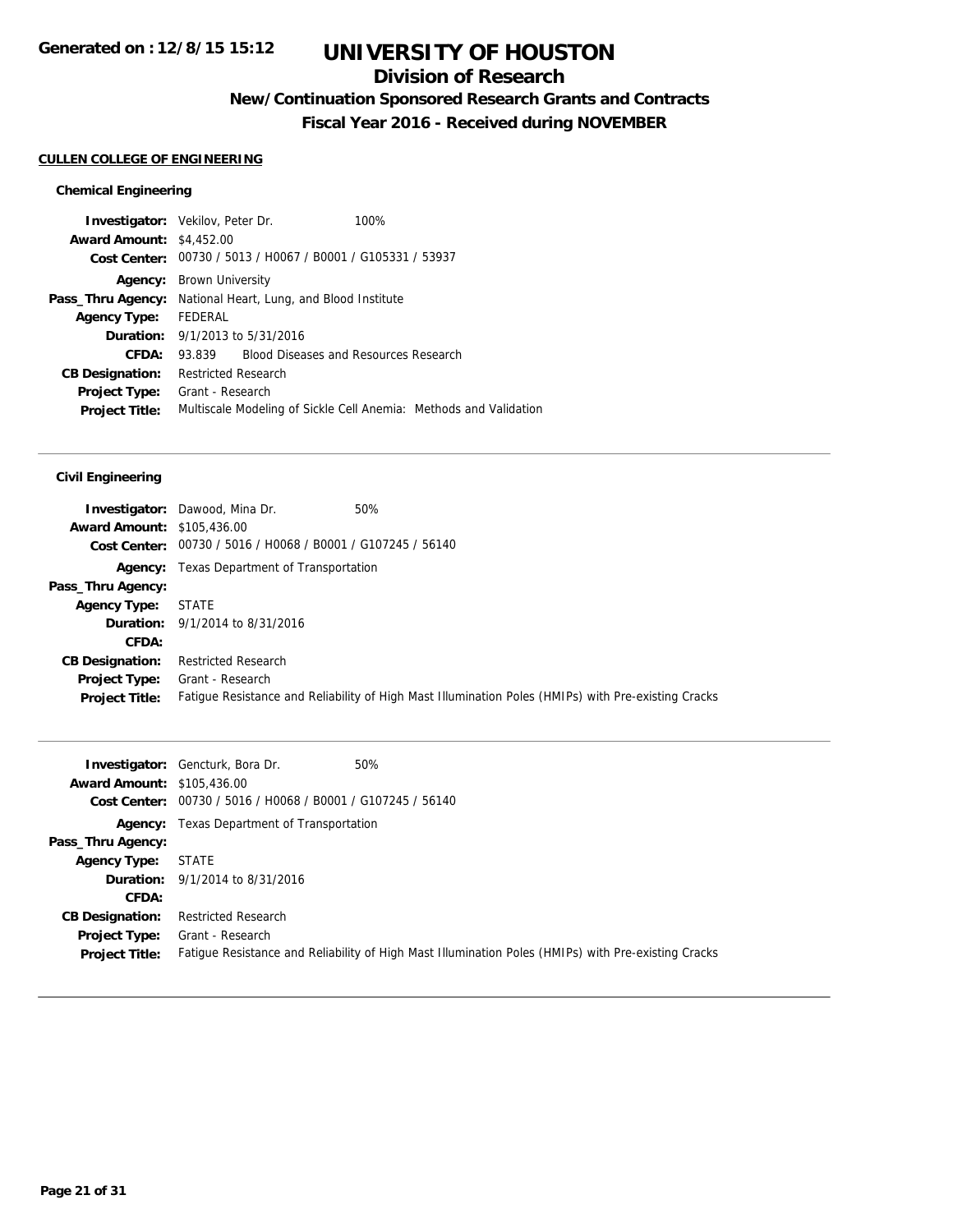## **Division of Research**

# **New/Continuation Sponsored Research Grants and Contracts**

**Fiscal Year 2016 - Received during NOVEMBER**

### **CULLEN COLLEGE OF ENGINEERING**

### **Electrical & Computer Engineering**

| <b>Investigator:</b> Brankovic, Stanko Dr. |                                             |                                                             | 15% |
|--------------------------------------------|---------------------------------------------|-------------------------------------------------------------|-----|
| <b>Award Amount: \$121,500.00</b>          |                                             |                                                             |     |
|                                            |                                             | Cost Center: 00730 / 5013 / H0073 / B0001 / G109386 / 58410 |     |
|                                            | Agency: U.S. Navy Office of Naval Research  |                                                             |     |
| Pass_Thru Agency:                          |                                             |                                                             |     |
| Agency Type: FEDERAL                       |                                             |                                                             |     |
|                                            |                                             | <b>Duration:</b> 8/15/2015 to 8/15/2016                     |     |
| CFDA:                                      | 12.300                                      | Basic and Applied Scientific Research                       |     |
| <b>CB Designation:</b>                     | <b>Restricted Research</b>                  |                                                             |     |
| <b>Project Type:</b>                       | Grant - Research                            |                                                             |     |
| <b>Project Title:</b>                      | <b>Physical Property Measurement System</b> |                                                             |     |

| <b>Investigator:</b> Yao, Yan Dr. |                            |                                                             | 15% |
|-----------------------------------|----------------------------|-------------------------------------------------------------|-----|
| <b>Award Amount: \$121,500.00</b> |                            |                                                             |     |
|                                   |                            | Cost Center: 00730 / 5013 / H0073 / B0001 / G109386 / 58410 |     |
|                                   |                            | <b>Agency:</b> U.S. Navy Office of Naval Research           |     |
| Pass_Thru Agency:                 |                            |                                                             |     |
| Agency Type: FEDERAL              |                            |                                                             |     |
|                                   |                            | <b>Duration:</b> 8/15/2015 to 8/15/2016                     |     |
| CFDA:                             | 12.300                     | Basic and Applied Scientific Research                       |     |
| <b>CB Designation:</b>            | <b>Restricted Research</b> |                                                             |     |
| <b>Project Type:</b>              | Grant - Research           |                                                             |     |
| <b>Project Title:</b>             |                            | <b>Physical Property Measurement System</b>                 |     |

| <b>Investigator:</b> Pan, Miao    | 100%                                                                                 |
|-----------------------------------|--------------------------------------------------------------------------------------|
| <b>Award Amount: \$166,679.00</b> |                                                                                      |
|                                   | Cost Center: 00730 / 5013 / H0070 / B0001 / G110995 / 58424                          |
|                                   | <b>Agency:</b> National Science Foundation                                           |
| Pass_Thru Agency:                 |                                                                                      |
| <b>Agency Type:</b>               | FEDERAL                                                                              |
|                                   | <b>Duration:</b> 9/23/2015 to 12/31/2017                                             |
| <b>CFDA:</b>                      | Computer and Information Science and Engineering (CISE)<br>47.070                    |
| <b>CB Designation:</b>            | <b>Restricted Research</b>                                                           |
| <b>Project Type:</b>              | Grant - Research                                                                     |
| <b>Project Title:</b>             | EARS: Collaborative Research: Cognitive Mesh: Making Cellular Networks More Flexible |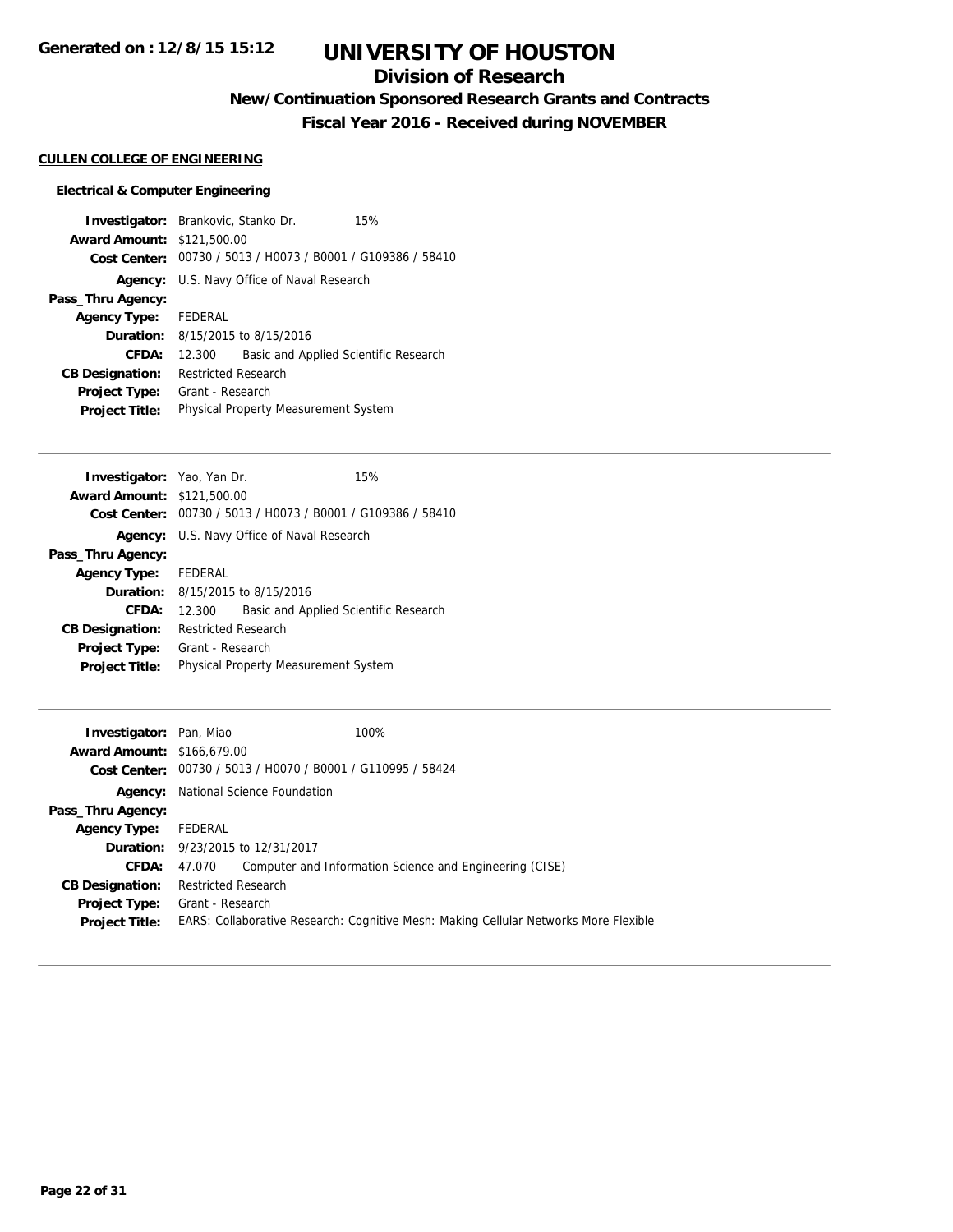## **Division of Research**

# **New/Continuation Sponsored Research Grants and Contracts**

**Fiscal Year 2016 - Received during NOVEMBER**

### **CULLEN COLLEGE OF ENGINEERING**

### **Electrical & Computer Engineering**

| <b>Investigator:</b> Bao, Jiming Dr. |                                      |                                                             | 15% |
|--------------------------------------|--------------------------------------|-------------------------------------------------------------|-----|
| <b>Award Amount: \$121,500.00</b>    |                                      |                                                             |     |
|                                      |                                      | Cost Center: 00730 / 5013 / H0073 / B0001 / G109386 / 58410 |     |
|                                      |                                      | Agency: U.S. Navy Office of Naval Research                  |     |
| Pass_Thru Agency:                    |                                      |                                                             |     |
| Agency Type: FEDERAL                 |                                      |                                                             |     |
|                                      |                                      | <b>Duration:</b> $8/15/2015$ to $8/15/2016$                 |     |
| CFDA:                                | 12.300                               | Basic and Applied Scientific Research                       |     |
| <b>CB Designation:</b>               | <b>Restricted Research</b>           |                                                             |     |
| <b>Project Type:</b>                 | Grant - Research                     |                                                             |     |
| <b>Project Title:</b>                | Physical Property Measurement System |                                                             |     |

|                                  | <b>Investigator:</b> Contreras-Vidal, Jose Dr.<br>100%      |
|----------------------------------|-------------------------------------------------------------|
| <b>Award Amount: \$36,750.00</b> |                                                             |
|                                  | Cost Center: 00730 / 5043 / H0070 / B0001 / G110863 / 58371 |
|                                  | <b>Agency:</b> Veterans Administration                      |
| Pass_Thru Agency:                |                                                             |
| Agency Type: FEDERAL             |                                                             |
|                                  | <b>Duration:</b> 8/3/2015 to 8/2/2016                       |
| CFDA:                            | Department of Veterans Affairs<br>64.000                    |
| <b>CB Designation:</b>           | <b>Restricted Research</b>                                  |
| <b>Project Type:</b>             | Contract - Research                                         |
| <b>Project Title:</b>            | Development of a Brain Machine Interface for an Ankle Robot |
|                                  |                                                             |

|                                  | <b>Investigator:</b> Roysam, Badrinath Dr.<br>100%   |
|----------------------------------|------------------------------------------------------|
| <b>Award Amount: \$14,392.00</b> |                                                      |
| Cost Center:                     | 00730 / 5016 / H0070 / B0001 / G110832 / 58384       |
| Agency:                          | University of Texas Health Science Center at Houston |
| Pass_Thru Agency:                |                                                      |
| <b>Agency Type:</b>              | <b>STATE</b>                                         |
|                                  | <b>Duration:</b> 10/27/2015 to 4/26/2016             |
| CFDA:                            |                                                      |
| <b>CB Designation:</b>           | <b>Restricted Research</b>                           |
| <b>Project Type:</b>             | Grant - Research                                     |
| <b>Project Title:</b>            | Redell Research Agreement                            |
|                                  |                                                      |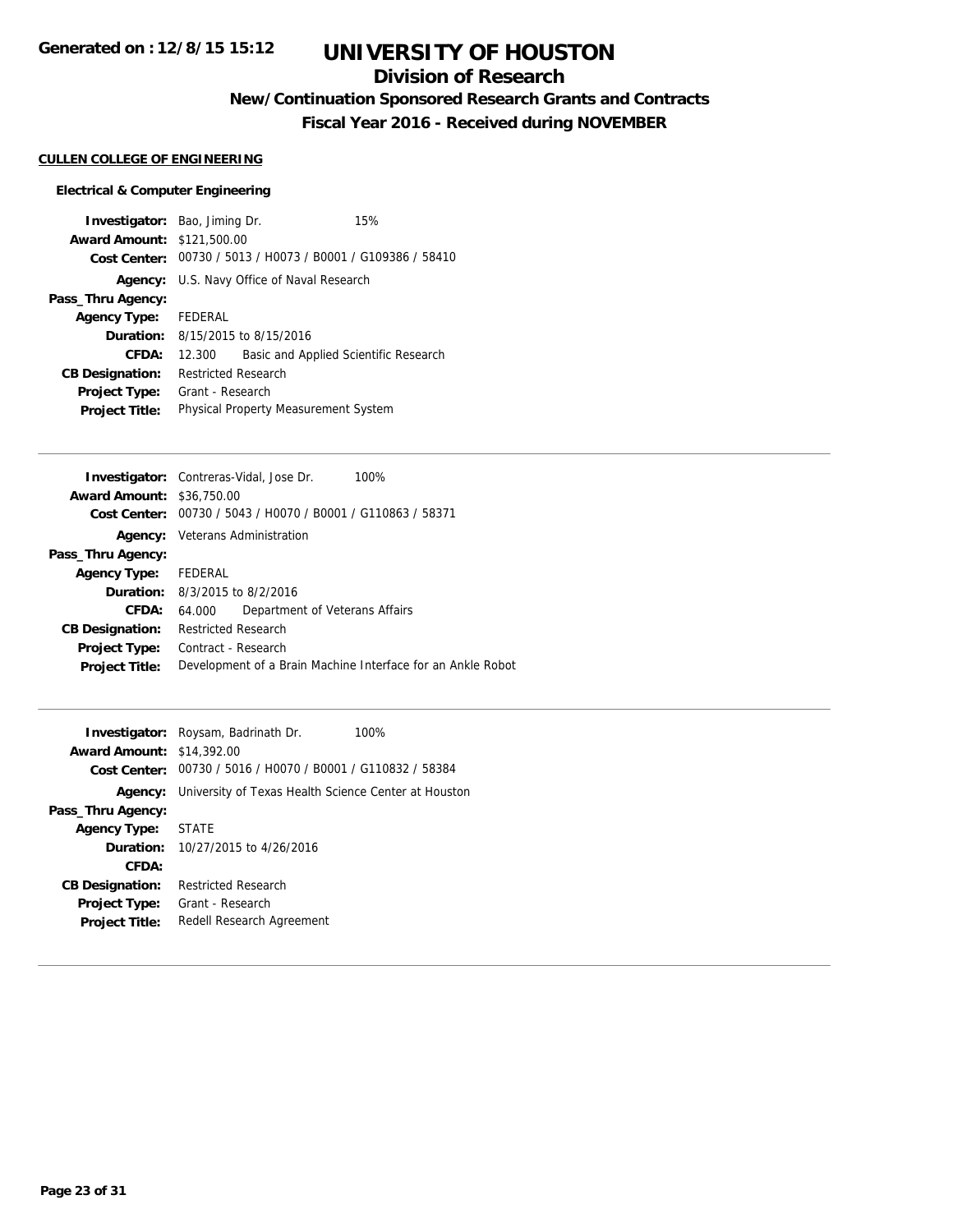## **Division of Research**

# **New/Continuation Sponsored Research Grants and Contracts**

**Fiscal Year 2016 - Received during NOVEMBER**

## **CULLEN COLLEGE OF ENGINEERING**

### **Electrical & Computer Engineering**

|                                  | <b>Investigator:</b> Freundlich, Alexandre Dr.              | 20% |
|----------------------------------|-------------------------------------------------------------|-----|
| <b>Award Amount: \$18,500.00</b> |                                                             |     |
|                                  | Cost Center: 00730 / 5013 / H0453 / B0001 / G099644 / 49437 |     |
|                                  | <b>Agency:</b> Arizona State University                     |     |
|                                  | Pass_Thru Agency: National Science Foundation               |     |
| <b>Agency Type:</b>              | FEDERAL                                                     |     |
|                                  | <b>Duration:</b> $8/15/2011$ to $7/31/2016$                 |     |
| CFDA:                            | <b>Engineering Grants</b><br>47.041                         |     |
| <b>CB Designation:</b>           | <b>Restricted Research</b>                                  |     |
| <b>Project Type:</b>             | Grant - Research                                            |     |
| <b>Project Title:</b>            | ERC for Quantum Energy and Sustainable Solar Technologies   |     |
|                                  |                                                             |     |

### **Industrial Engineering**

| <b>Award Amount: \$10,160.00</b> | 100%<br><b>Investigator:</b> Lim, Gino Jinho Dr.<br>Cost Center: 00730 / 5016 / H0072 / B0100 / G110759 / 58341          |
|----------------------------------|--------------------------------------------------------------------------------------------------------------------------|
|                                  | <b>Agency:</b> University of Texas MD Anderson Cancer Center                                                             |
| Pass_Thru Agency:                |                                                                                                                          |
| <b>Agency Type:</b>              | STATE                                                                                                                    |
|                                  | <b>Duration:</b> 9/1/2015 to 1/15/2016                                                                                   |
| CFDA:                            |                                                                                                                          |
| <b>CB Designation:</b>           | Non Restricted Research                                                                                                  |
| <b>Project Type:</b>             | Grant - Research                                                                                                         |
| <b>Project Title:</b>            | Robust Optimization considering Relative Biological Effects for Intensity-Modulated Proton Therapy Treatment<br>Planning |

| <b>Award Amount: \$25,648.00</b><br><b>Cost Center:</b> | <b>Investigator:</b> Lim, Gino Jinho Dr.<br>00730 / 5022 / H0072 / B0001 / G110722 / 58386 | 100%                                                                                                          |
|---------------------------------------------------------|--------------------------------------------------------------------------------------------|---------------------------------------------------------------------------------------------------------------|
|                                                         | <b>Agency:</b> Global Oncology One, Inc.                                                   |                                                                                                               |
| Pass_Thru Agency:                                       |                                                                                            |                                                                                                               |
| <b>Agency Type:</b>                                     | PROFIT                                                                                     |                                                                                                               |
|                                                         | <b>Duration:</b> 10/1/2015 to 9/30/2016                                                    |                                                                                                               |
| CFDA:                                                   |                                                                                            |                                                                                                               |
| <b>CB Designation:</b>                                  | <b>Restricted Research</b>                                                                 |                                                                                                               |
| <b>Project Type:</b>                                    | Grant - Research                                                                           |                                                                                                               |
| <b>Project Title:</b>                                   | planning system                                                                            | Robust models and computational algorithms for a fully automated intensity modulated proton therapy treatment |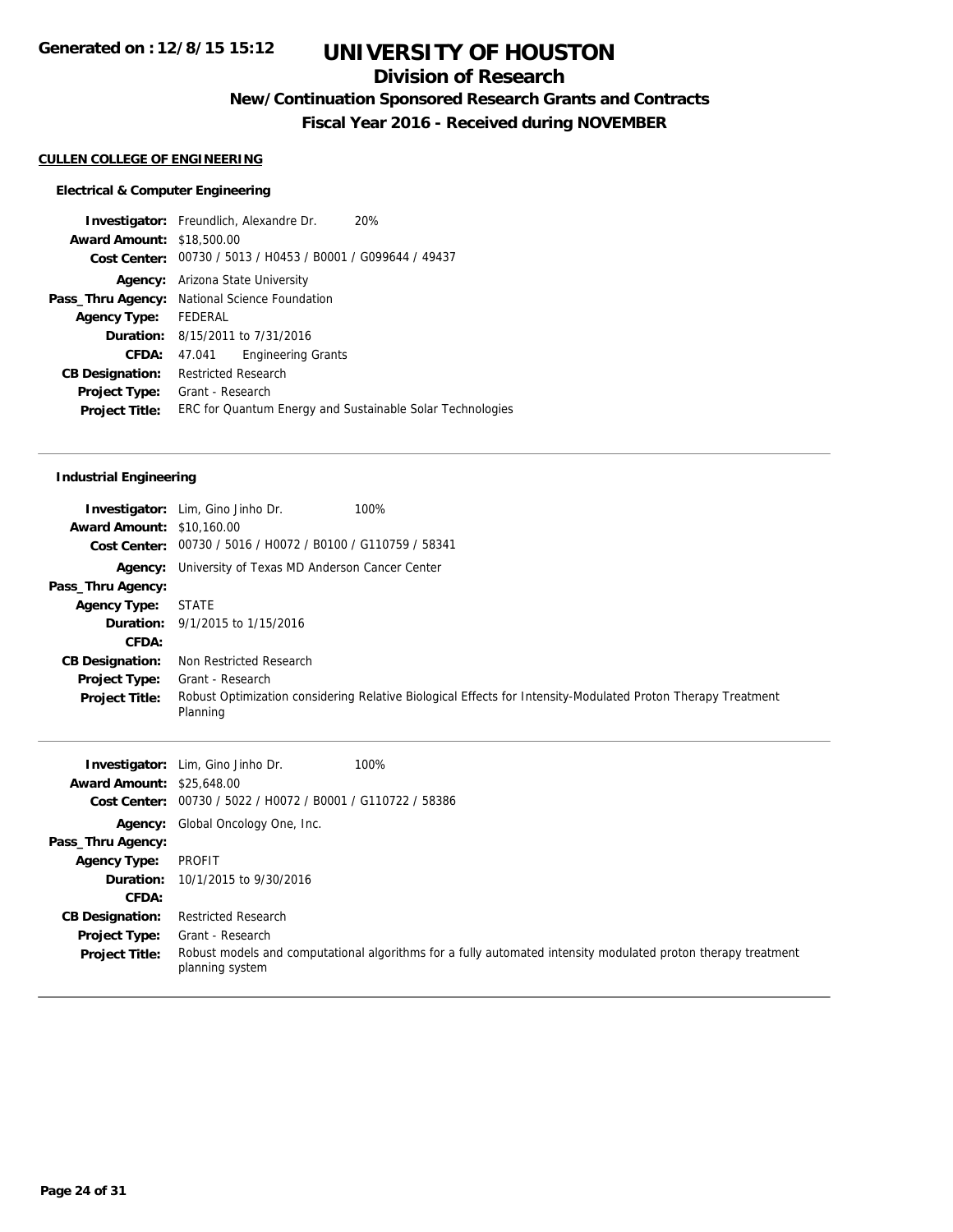## **Division of Research**

# **New/Continuation Sponsored Research Grants and Contracts**

**Fiscal Year 2016 - Received during NOVEMBER**

### **CULLEN COLLEGE OF ENGINEERING**

### **Mechanical Engineering**

|                                   | <b>Investigator:</b> Selvamanickam, Venkat Dr.<br>15%       |
|-----------------------------------|-------------------------------------------------------------|
| <b>Award Amount: \$121,500.00</b> |                                                             |
|                                   | Cost Center: 00730 / 5013 / H0073 / B0001 / G109386 / 58410 |
|                                   | <b>Agency:</b> U.S. Navy Office of Naval Research           |
| Pass_Thru Agency:                 |                                                             |
| Agency Type: FEDERAL              |                                                             |
|                                   | <b>Duration:</b> 8/15/2015 to 8/15/2016                     |
| CFDA:                             | Basic and Applied Scientific Research<br>12.300             |
| <b>CB Designation:</b>            | <b>Restricted Research</b>                                  |
| <b>Project Type:</b>              | Grant - Research                                            |
| <b>Project Title:</b>             | <b>Physical Property Measurement System</b>                 |

|                                   | <b>Investigator:</b> Mavrokefalos, Anastassios Dr. 15%      |  |  |
|-----------------------------------|-------------------------------------------------------------|--|--|
| <b>Award Amount: \$121,500.00</b> |                                                             |  |  |
|                                   | Cost Center: 00730 / 5013 / H0073 / B0001 / G109386 / 58410 |  |  |
|                                   | Agency: U.S. Navy Office of Naval Research                  |  |  |
| Pass_Thru Agency:                 |                                                             |  |  |
| <b>Agency Type:</b> FEDERAL       |                                                             |  |  |
|                                   | <b>Duration:</b> 8/15/2015 to 8/15/2016                     |  |  |
| CFDA:                             | Basic and Applied Scientific Research<br>12.300             |  |  |
| <b>CB Designation:</b>            | <b>Restricted Research</b>                                  |  |  |
| <b>Project Type:</b>              | Grant - Research                                            |  |  |
| <b>Project Title:</b>             | Physical Property Measurement System                        |  |  |
|                                   |                                                             |  |  |

| Investigator: Ryou, Jae-Hyun Dr.<br><b>Award Amount: \$121,500.00</b> |                                             |                                                             | 15% |
|-----------------------------------------------------------------------|---------------------------------------------|-------------------------------------------------------------|-----|
|                                                                       |                                             | Cost Center: 00730 / 5013 / H0073 / B0001 / G109386 / 58410 |     |
|                                                                       | Agency: U.S. Navy Office of Naval Research  |                                                             |     |
| Pass_Thru Agency:                                                     |                                             |                                                             |     |
| <b>Agency Type:</b>                                                   | FEDERAL                                     |                                                             |     |
|                                                                       | <b>Duration:</b> 8/15/2015 to 8/15/2016     |                                                             |     |
| CFDA:                                                                 | 12.300                                      | Basic and Applied Scientific Research                       |     |
| <b>CB Designation:</b>                                                | <b>Restricted Research</b>                  |                                                             |     |
| <b>Project Type:</b>                                                  | Grant - Research                            |                                                             |     |
| <b>Project Title:</b>                                                 | <b>Physical Property Measurement System</b> |                                                             |     |
|                                                                       |                                             |                                                             |     |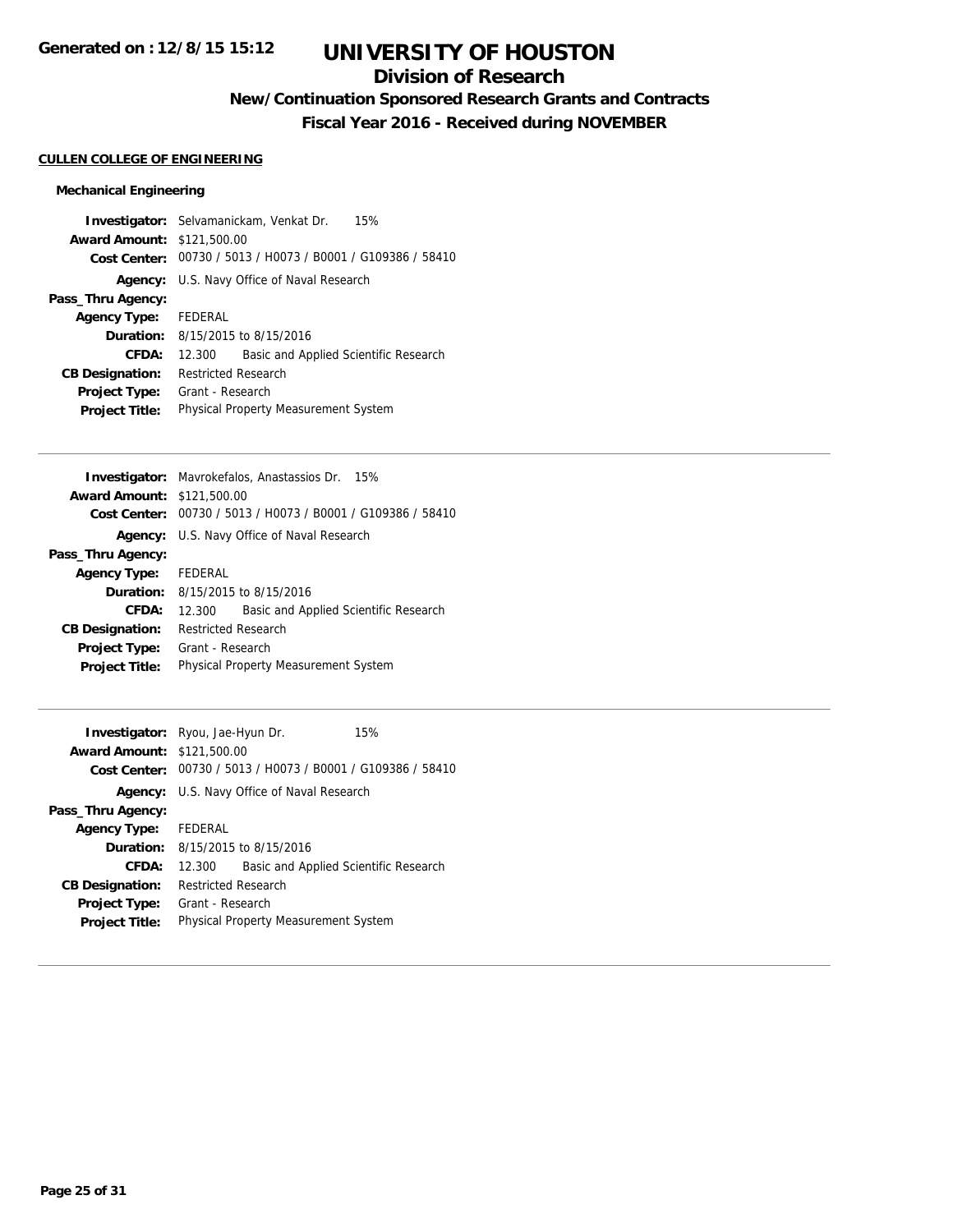## **Division of Research**

## **New/Continuation Sponsored Research Grants and Contracts**

**Fiscal Year 2016 - Received during NOVEMBER**

#### **CULLEN COLLEGE OF ENGINEERING**

### **Mechanical Engineering**

|                                  | <b>Investigator:</b> Dunbar, Bonnie Dr.<br>25%                                                                                                                                      |
|----------------------------------|-------------------------------------------------------------------------------------------------------------------------------------------------------------------------------------|
| <b>Award Amount: \$75,000.00</b> |                                                                                                                                                                                     |
|                                  | Cost Center: 00730 / 5021 / H0102 / B0100 / C107517 / 55882                                                                                                                         |
|                                  | <b>Agency:</b> Howard Hughes Medical Institute                                                                                                                                      |
| Pass_Thru Agency:                |                                                                                                                                                                                     |
| <b>Agency Type:</b>              | NON PROFIT                                                                                                                                                                          |
|                                  | <b>Duration:</b> 9/1/2014 to 8/31/2019                                                                                                                                              |
| CFDA:                            |                                                                                                                                                                                     |
| <b>CB Designation:</b>           | Non Restricted Research                                                                                                                                                             |
| <b>Project Type:</b>             | Grant - Research                                                                                                                                                                    |
| <b>Project Title:</b>            | Sustaining Excellence: Introduction of Freshmen Course Instructional Changes and Student Academic Support to<br>Increase the Six Year Graduation Rate (Persistence) of STEM Majors. |

#### **Texas Hurricane Center for Innovative Technology**

| <b>Award Amount: \$9,999.40</b> | Investigator: Vipulanandan, Cumaraswamy Di20%                                                                     |  |
|---------------------------------|-------------------------------------------------------------------------------------------------------------------|--|
|                                 | Cost Center: 00730 / 5016 / H0069 / B0001 / G110720 / 58369                                                       |  |
|                                 | <b>Agency:</b> Texas Department of Transportation                                                                 |  |
| Pass_Thru Agency:               |                                                                                                                   |  |
| <b>Agency Type:</b>             | STATE                                                                                                             |  |
|                                 | <b>Duration:</b> 9/1/2015 to 11/30/2015                                                                           |  |
| <b>CFDA:</b>                    |                                                                                                                   |  |
| <b>CB Designation:</b>          | <b>Restricted Research</b>                                                                                        |  |
| <b>Project Type:</b>            | Co-Op Agreement - Research                                                                                        |  |
| <b>Project Title:</b>           | Technical Support for Forensic Analysis of Damage to Infrastructure and<br>Selection of Optimum Repair Strategies |  |

#### **DIVISION OF RESEARCH**

### **Center for Advanced Computing and Data Systems**

| <b>Award Amount: \$120,250.00</b> | <b>Investigator:</b> Pinsky, Lawrence S. Dr. | 25%<br>Cost Center: 00730 / 5013 / H0112 / B0001 / G107154 / 54314                |  |
|-----------------------------------|----------------------------------------------|-----------------------------------------------------------------------------------|--|
|                                   | <b>Agency:</b> U.S. Department of Energy     |                                                                                   |  |
| Pass_Thru Agency:                 |                                              |                                                                                   |  |
| <b>Agency Type:</b>               | FEDERAL                                      |                                                                                   |  |
|                                   | <b>Duration:</b> 11/15/2013 to 11/14/2016    |                                                                                   |  |
| CFDA:                             | 81.049                                       | Office of Energy Research Financial Assistance Program                            |  |
| <b>CB Designation:</b>            | <b>Restricted Research</b>                   |                                                                                   |  |
| <b>Project Type:</b>              | Grant - Research                             |                                                                                   |  |
| <b>Project Title:</b>             |                                              | Selected Problems in Relativistic Heavy Ion Physics in ALICE at the LHC - Renewal |  |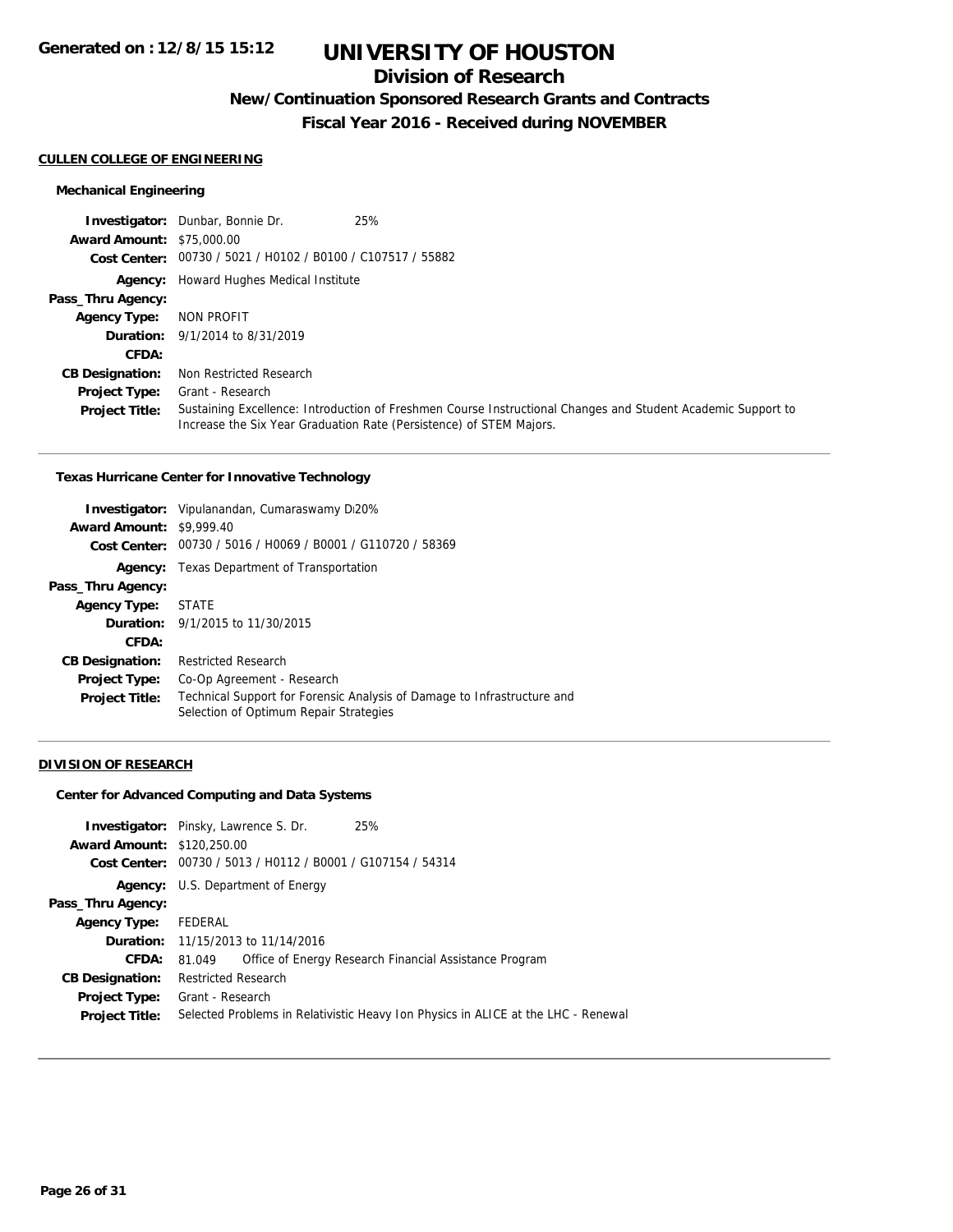# **Division of Research**

**New/Continuation Sponsored Research Grants and Contracts**

**Fiscal Year 2016 - Received during NOVEMBER**

#### **DIVISION OF RESEARCH**

#### **Center for Advanced Computing and Data Systems**

**Investigator:** Pinsky, Lawrence S. Dr. 50% **Award Amount:** \$24,124.63 **Cost Center:** 00730 / 5043 / H0112 / B0001 / C109470 / 56624 **Agency:** Wyle Science Technology and Engineering Group Pass\_Thru Agency: NASA - National Aeronautics and Space Administration - Marshall Space Flight Center **Agency Type:** FEDERAL **Duration:** 11/1/2014 to 10/31/2015 **CFDA:** 43.007 Space Operations **CB Designation:** Restricted Research **Project Type:** Contract - Research **Project Title:** Medipix 3 Collaboration and support for on orbit technology development and demonstration

#### **Center for Advanced Materials**

|                                  | <b>Investigator:</b> Freundlich, Alexandre Dr.              | 60% |  |
|----------------------------------|-------------------------------------------------------------|-----|--|
| <b>Award Amount: \$55,500.00</b> |                                                             |     |  |
|                                  | Cost Center: 00730 / 5013 / H0453 / B0001 / G099644 / 49437 |     |  |
| Agency:                          | Arizona State University                                    |     |  |
| Pass_Thru Agency:                | National Science Foundation                                 |     |  |
| <b>Agency Type:</b>              | FEDERAL                                                     |     |  |
|                                  | <b>Duration:</b> 8/15/2011 to 7/31/2016                     |     |  |
| <b>CFDA:</b>                     | <b>Engineering Grants</b><br>47.041                         |     |  |
| <b>CB Designation:</b>           | <b>Restricted Research</b>                                  |     |  |
| <b>Project Type:</b>             | Grant - Research                                            |     |  |
| <b>Project Title:</b>            | ERC for Quantum Energy and Sustainable Solar Technologies   |     |  |

### **TcSUH**

| <b>Award Amount: \$81,000.00</b> | <b>Investigator:</b> Selvamanickam, Venkat Dr.<br>10%<br>Cost Center: 00730 / 5013 / H0073 / B0001 / G109386 / 58410 |  |  |
|----------------------------------|----------------------------------------------------------------------------------------------------------------------|--|--|
|                                  | <b>Agency:</b> U.S. Navy Office of Naval Research                                                                    |  |  |
| Pass_Thru Agency:                |                                                                                                                      |  |  |
| <b>Agency Type:</b>              | FEDERAL                                                                                                              |  |  |
|                                  | <b>Duration:</b> $8/15/2015$ to $8/15/2016$                                                                          |  |  |
| CFDA:                            | Basic and Applied Scientific Research<br>12.300                                                                      |  |  |
| <b>CB Designation:</b>           | <b>Restricted Research</b>                                                                                           |  |  |
| <b>Project Type:</b>             | Grant - Research                                                                                                     |  |  |
| <b>Project Title:</b>            | <b>Physical Property Measurement System</b>                                                                          |  |  |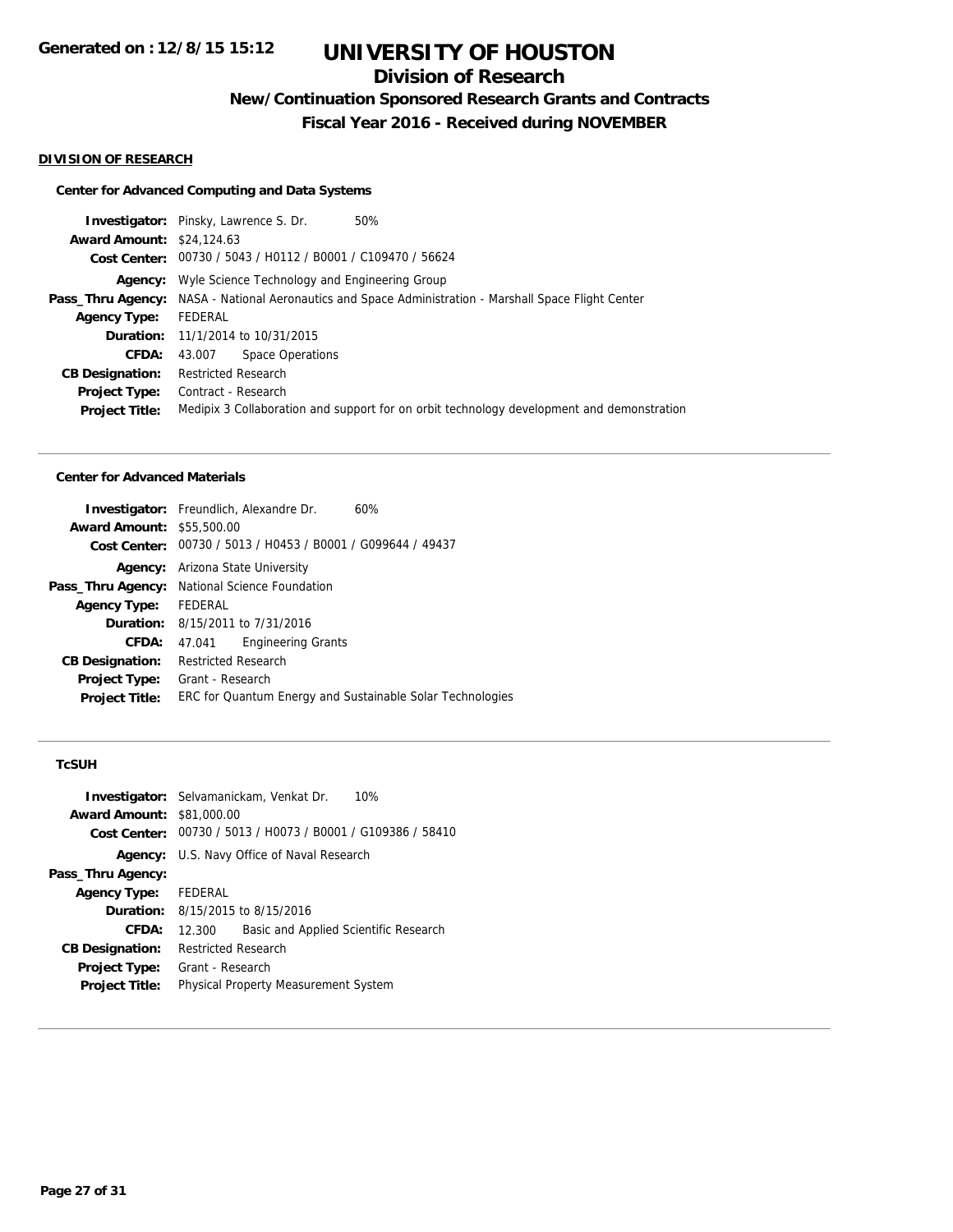## **Division of Research**

# **New/Continuation Sponsored Research Grants and Contracts**

**Fiscal Year 2016 - Received during NOVEMBER**

#### **DIVISION OF RESEARCH**

### **TcSUH**

| <b>Investigator:</b> Ren, Zhifeng Dr. |                                                             |  | 50%                                                               |
|---------------------------------------|-------------------------------------------------------------|--|-------------------------------------------------------------------|
| <b>Award Amount: \$120,000.00</b>     |                                                             |  |                                                                   |
|                                       | Cost Center: 00730 / 5043 / H0452 / B0001 / G110822 / 58149 |  |                                                                   |
| Agency:                               | Massachusetts Institute of Technology                       |  |                                                                   |
|                                       | <b>Pass_Thru Agency:</b> U.S. Department of Energy          |  |                                                                   |
| <b>Agency Type:</b>                   | FEDERAL                                                     |  |                                                                   |
|                                       | <b>Duration:</b> 8/1/2014 to 7/31/2016                      |  |                                                                   |
| <b>CFDA:</b>                          | 81.049                                                      |  | Office of Energy Research Financial Assistance Program            |
| <b>CB Designation:</b>                | <b>Restricted Research</b>                                  |  |                                                                   |
| <b>Project Type:</b>                  | Contract - Research                                         |  |                                                                   |
| <b>Project Title:</b>                 |                                                             |  | Solid-State Solar-Thermal Energy Conversion Center (S3TEC Center) |

|                                  | Investigator: Lee, T. Randall Dr.                           | 40%                                                                                             |
|----------------------------------|-------------------------------------------------------------|-------------------------------------------------------------------------------------------------|
| <b>Award Amount: \$32,000.00</b> |                                                             |                                                                                                 |
|                                  | Cost Center: 00730 / 5013 / H0107 / B0001 / C110501 / 58377 |                                                                                                 |
| Agency:                          | National Central University                                 |                                                                                                 |
|                                  |                                                             | <b>Pass_Thru Agency:</b> U.S. Air Force - Asian Office of Aerospace Research & Development      |
| <b>Agency Type:</b>              | FEDERAL                                                     |                                                                                                 |
|                                  | <b>Duration:</b> 9/10/2015 to 9/9/2016                      |                                                                                                 |
| <b>CFDA:</b>                     | 12.800                                                      | Air Force Defense Research Sciences Program                                                     |
| <b>CB Designation:</b>           | <b>Restricted Research</b>                                  |                                                                                                 |
| <b>Project Type:</b>             | Grant - Research                                            |                                                                                                 |
| <b>Project Title:</b>            |                                                             | Photonic Nanoparticle-Doped Architectures for Enhancing Solar-to-Fuel Photocatalytic Conversion |
|                                  |                                                             |                                                                                                 |

### **Texas Obesity Research Center**

|                                  | 5%<br><b>Investigator:</b> Hernandez, Daphne Dr.                                                    |
|----------------------------------|-----------------------------------------------------------------------------------------------------|
| <b>Award Amount: \$12,405.80</b> |                                                                                                     |
|                                  | Cost Center: 00730 / 5013 / H0081 / C0001 / G110061 / 58053                                         |
|                                  | <b>Agency:</b> National Institute of Food and Agriculture - USDA                                    |
| Pass_Thru Agency:                |                                                                                                     |
| Agency Type:                     | FEDERAL                                                                                             |
|                                  | <b>Duration:</b> 9/1/2015 to 8/31/2019                                                              |
| <b>CFDA:</b>                     | Hispanic Serving Institutions Education Grants<br>10.223                                            |
| <b>CB Designation:</b>           | Non Research                                                                                        |
| <b>Project Type:</b>             | Grant - Research                                                                                    |
| <b>Project Title:</b>            | From Internships to Careers: Developing Hispanic Students through a USDA Ambassador Student Program |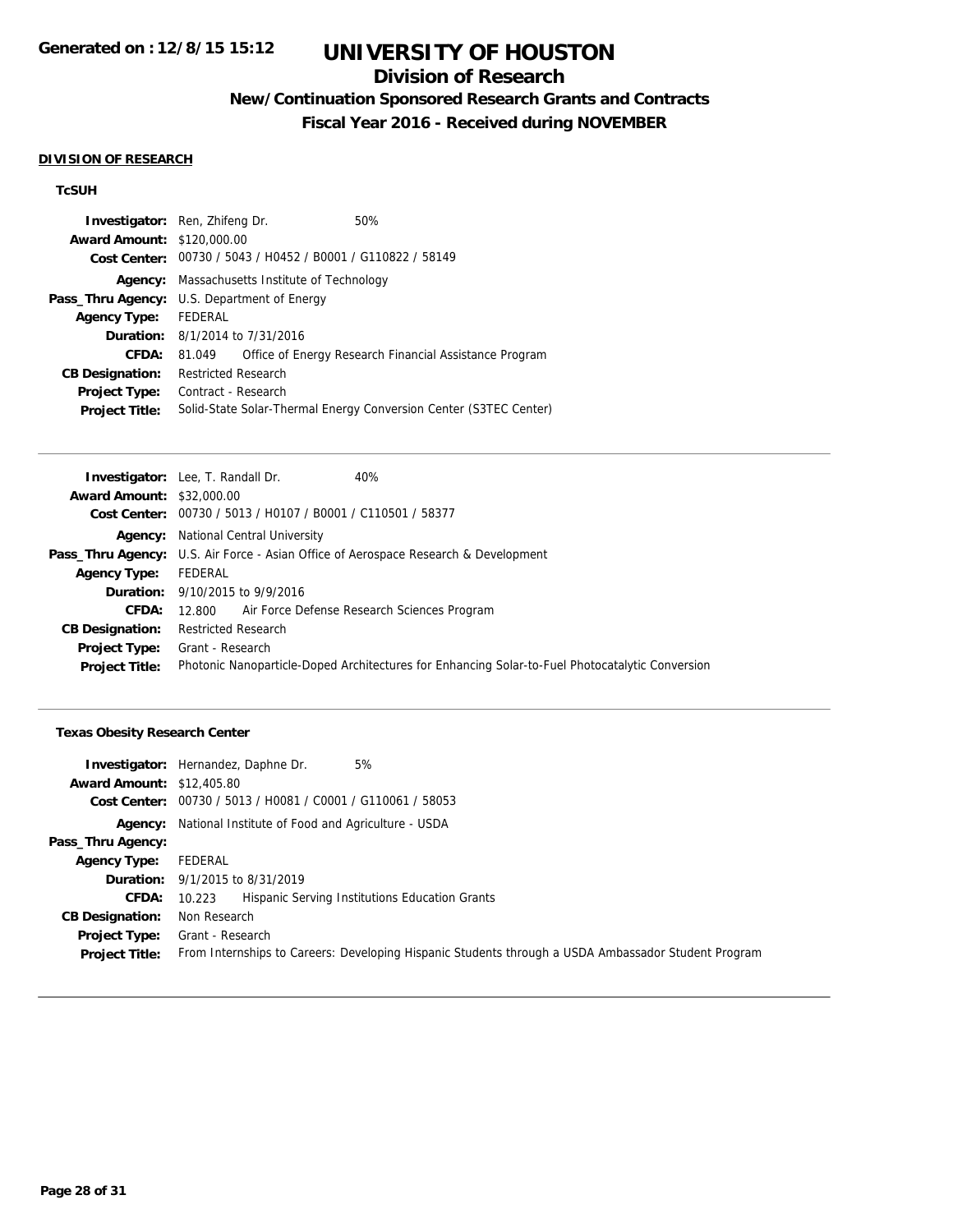# **Division of Research**

# **New/Continuation Sponsored Research Grants and Contracts**

**Fiscal Year 2016 - Received during NOVEMBER**

#### **DIVISION OF RESEARCH**

### **TIMES**

|                                  | <b>Investigator:</b> Kakadiaris, Ioannis Dr.                | 50%                                                                      |
|----------------------------------|-------------------------------------------------------------|--------------------------------------------------------------------------|
| <b>Award Amount: \$25,000.00</b> |                                                             |                                                                          |
|                                  | Cost Center: 00730 / 5013 / H0288 / B0001 / G110782 / 58159 |                                                                          |
| Agency:                          | National Science Foundation                                 |                                                                          |
| Pass_Thru Agency:                |                                                             |                                                                          |
| <b>Agency Type:</b>              | FEDERAL                                                     |                                                                          |
|                                  | <b>Duration:</b> 10/15/2015 to 3/31/2016                    |                                                                          |
| <b>CFDA:</b>                     | <b>Engineering Grants</b><br>47.041                         |                                                                          |
| <b>CB Designation:</b>           | <b>Restricted Research</b>                                  |                                                                          |
| Project Type:                    | Grant - Research                                            |                                                                          |
| <b>Project Title:</b>            |                                                             | Exploiting matching score distributions to improve biometric recognition |

|                                  | <b>Investigator:</b> Barr, Christopher Dr.<br>80%                                                              |
|----------------------------------|----------------------------------------------------------------------------------------------------------------|
| <b>Award Amount: \$45,338.40</b> |                                                                                                                |
|                                  | Cost Center: 00730 / 5013 / H0288 / B0001 / G104249 / 51746                                                    |
|                                  | <b>Agency:</b> Georgia State University                                                                        |
|                                  | <b>Pass_Thru Agency:</b> Institute of Educational Sciences                                                     |
| <b>Agency Type:</b>              | FEDERAL                                                                                                        |
|                                  | <b>Duration:</b> 9/17/2012 to 8/31/2016                                                                        |
| <b>CFDA:</b>                     | Education Research, Development and Dissemination<br>84.305                                                    |
| <b>CB Designation:</b>           | <b>Restricted Research</b>                                                                                     |
| Project Type:                    | Grant - Research                                                                                               |
| <b>Project Title:</b>            | Developing instructional approaches suited to the cognitive and motivational needs of struggling adult readers |

### **GRADUATE COLLEGE OF SOCIAL WORK**

#### **Child & Family for Innovative Research**

|                                   | <b>Investigator:</b> Torres, Isabel Dr.                     | 100%                                                                             |  |
|-----------------------------------|-------------------------------------------------------------|----------------------------------------------------------------------------------|--|
| <b>Award Amount: \$240,512.00</b> |                                                             |                                                                                  |  |
|                                   | Cost Center: 00730 / 5013 / H0509 / B0001 / G109364 / 58347 |                                                                                  |  |
|                                   | <b>Agency:</b> National Institute of Nursing Research       |                                                                                  |  |
| Pass_Thru Agency:                 |                                                             |                                                                                  |  |
| <b>Agency Type:</b>               | FEDERAL                                                     |                                                                                  |  |
|                                   | <b>Duration:</b> 9/25/2015 to 7/31/2017                     |                                                                                  |  |
| <b>CFDA:</b>                      | Nursing Research<br>93.361                                  |                                                                                  |  |
| <b>CB Designation:</b>            | Restricted Research                                         |                                                                                  |  |
| <b>Project Type:</b>              | Grant - Research                                            |                                                                                  |  |
| <b>Project Title:</b>             |                                                             | Disclosure Preferences of Older Latinos with Advanced Cancer & their Caregivers. |  |
|                                   |                                                             |                                                                                  |  |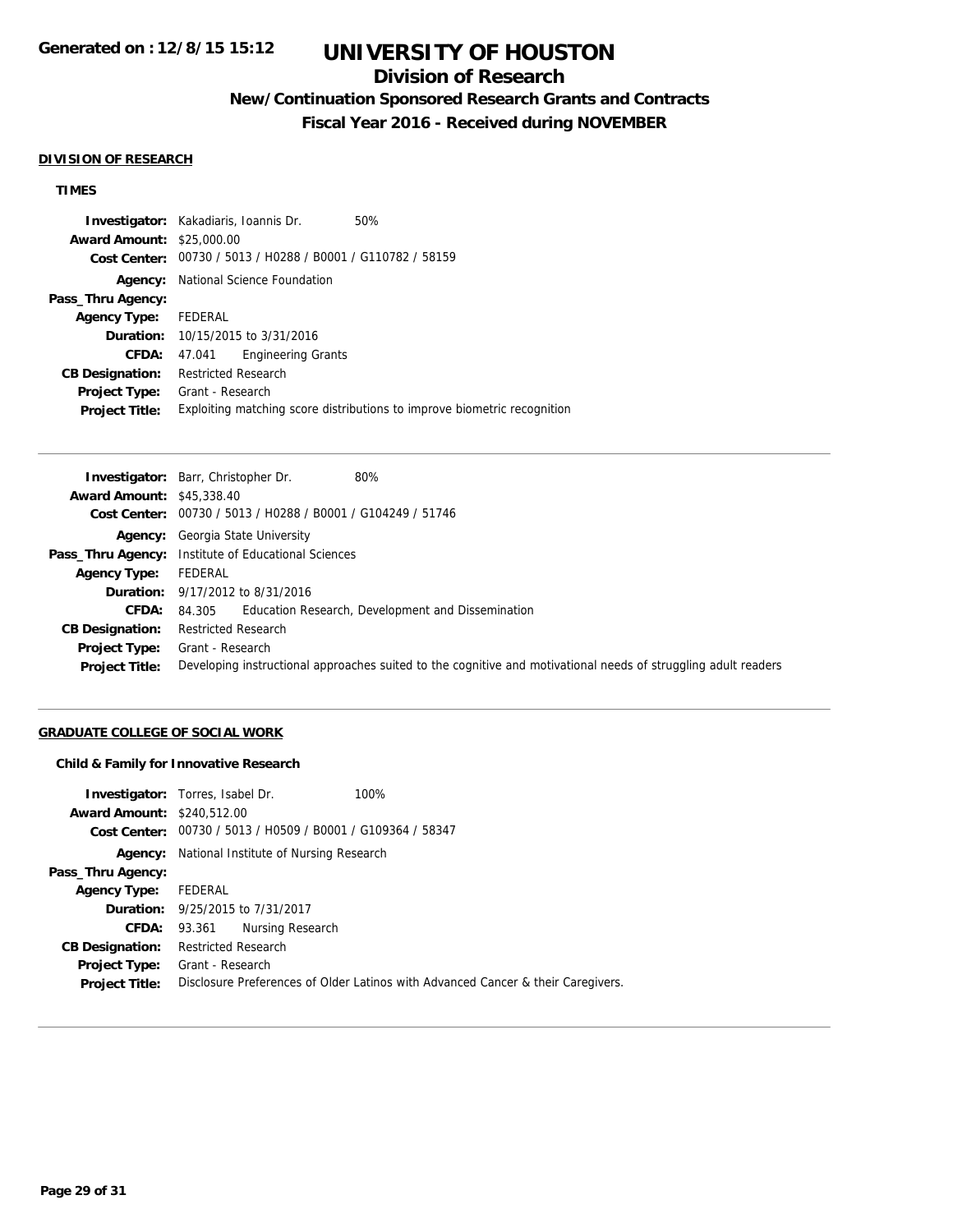## **Division of Research**

## **New/Continuation Sponsored Research Grants and Contracts**

**Fiscal Year 2016 - Received during NOVEMBER**

#### **GRADUATE COLLEGE OF SOCIAL WORK**

### **Child & Family for Innovative Research**

|                                  | <b>Investigator:</b> Torres-Hostos, Luis Dr.                | 100%                                                                   |
|----------------------------------|-------------------------------------------------------------|------------------------------------------------------------------------|
| <b>Award Amount: \$75,000.00</b> |                                                             |                                                                        |
|                                  | Cost Center: 00730 / 5013 / H0509 / B0001 / G107885 / 55015 |                                                                        |
| Agency:                          | University of Minnesota                                     |                                                                        |
|                                  | <b>Pass_Thru Agency:</b> National Institute on Drug Abuse   |                                                                        |
| <b>Agency Type:</b>              | FEDERAL                                                     |                                                                        |
|                                  | <b>Duration:</b> 1/1/2014 to 7/31/2016                      |                                                                        |
| <b>CFDA:</b>                     | Drug Abuse Research Programs<br>93.279                      |                                                                        |
| <b>CB Designation:</b>           | <b>Restricted Research</b>                                  |                                                                        |
| <b>Project Type:</b>             | Grant - Research                                            |                                                                        |
| <b>Project Title:</b>            |                                                             | Effectiveness of Recovery High Schools as Continuing Care-Houston Site |
|                                  |                                                             |                                                                        |

#### **HILTON COLLEGE OF HOTEL AND RESTAURANT MANAGEMENT**

#### **Hotel and Restaurant Management**

|                                  | 10%<br><b>Investigator:</b> Dawson, Mary Dr.                                                        |  |  |  |
|----------------------------------|-----------------------------------------------------------------------------------------------------|--|--|--|
| <b>Award Amount: \$24,811.60</b> |                                                                                                     |  |  |  |
|                                  | Cost Center: 00730 / 5013 / H0081 / C0001 / G110061 / 58053                                         |  |  |  |
|                                  | <b>Agency:</b> National Institute of Food and Agriculture - USDA                                    |  |  |  |
| Pass_Thru Agency:                |                                                                                                     |  |  |  |
| <b>Agency Type:</b>              | FEDERAL                                                                                             |  |  |  |
|                                  | <b>Duration:</b> 9/1/2015 to 8/31/2019                                                              |  |  |  |
| CFDA:                            | Hispanic Serving Institutions Education Grants<br>10.223                                            |  |  |  |
| <b>CB Designation:</b>           | Non Research                                                                                        |  |  |  |
| <b>Project Type:</b>             | Grant - Research                                                                                    |  |  |  |
| <b>Project Title:</b>            | From Internships to Careers: Developing Hispanic Students through a USDA Ambassador Student Program |  |  |  |

|                                   | 70%<br><b>Investigator:</b> Madera, Juan Dr.                                                        |  |  |
|-----------------------------------|-----------------------------------------------------------------------------------------------------|--|--|
| <b>Award Amount: \$173,681.20</b> |                                                                                                     |  |  |
|                                   | Cost Center: 00730 / 5013 / H0081 / C0001 / G110061 / 58053                                         |  |  |
|                                   | <b>Agency:</b> National Institute of Food and Agriculture - USDA                                    |  |  |
| Pass_Thru Agency:                 |                                                                                                     |  |  |
| <b>Agency Type:</b>               | FEDERAL                                                                                             |  |  |
|                                   | <b>Duration:</b> $9/1/2015$ to $8/31/2019$                                                          |  |  |
| <b>CFDA:</b>                      | Hispanic Serving Institutions Education Grants<br>10.223                                            |  |  |
| <b>CB Designation:</b>            | Non Research                                                                                        |  |  |
| Project Type:                     | Grant - Research                                                                                    |  |  |
| <b>Project Title:</b>             | From Internships to Careers: Developing Hispanic Students through a USDA Ambassador Student Program |  |  |